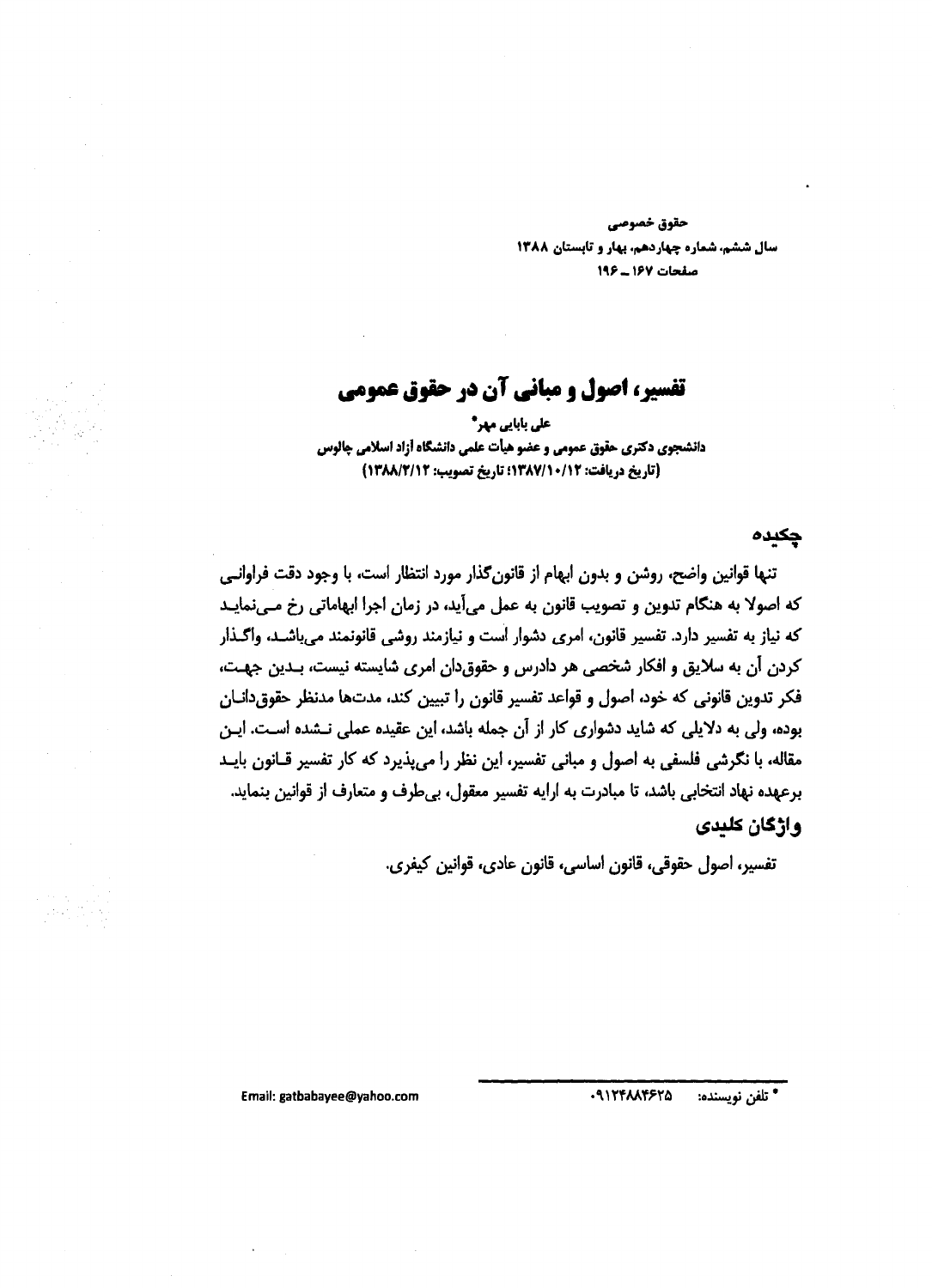مقدمه

هيچ قانون گذاري، توانايي پيش بيني كليه شرايط و قبود مرتبط يا احكــام و موضــوعات حقوقي را ندارد و از وضع قانوني عام و فراگير عاجز است و حتي در صورت تدوين قــانون، خصیصه کلی بودن قانون، از یک سو و خطایذیری انسان از جهتی دیگر، سبب بروز ابهام، اجمال و تعارض در قوانین میشود. همچنان که محدودیتهای قانون گذاری و عدم احاطـه قانون گذار بر تمام مسایل اجتماعی منجر به سکوت قانون در موارد متعدد می گردد، به این جهت بود که هرمونتیک حقوقی یا همان روششناسی علم حقوق که نــاظر بــه قــوانین و سیاستهای کلی اعلام شده از سوی قانون گذار است، شامل مقررات دولتی و قراردادهــای اداری میشود که دراواخر قرن بیستم به عنوان پایه اصلی مباحث مبانی حقوق عمومی، در نوشتههای حقوقی حقوق دانان و فلاسفه حقوق درغرب مطرح شد. براین اساس، برای حل مشکل گفته شده، حقوق دانان و دادرسان به تفسیر قانون که به یک معنا، یافتن حکم هـر موضوع حقوقی از دیدگاه قانون گذار است، دست می;نند. این مقاله ضمن ارایه تعریفـی از تفسیر و ذکر انواع آن، روشها و اصول حاکم بر تفسیر را با تأکید ویژه بـر قــانون اساســی بیان میکند.

### مبانی تفسیر

#### مفهوم تفسير

تفسیر در لغت به معنای تبیین، توضیح، کشف و أشکار ساختن امور پوشـیده و مخفـی است. حقوق دانان در بیان معنای تفسیر عقاید مختلفی دارند.

«ژنی» معتقد است، تفسیر قانون عبارت است از أشكار ساختن قاعده یا قواعد قــانونی، به عنوان مقدمهای برای تطبیق أن بر حالات و شرایط خاصی که پدید می آید.

«دمولولب» در این باره چنین میiویسد: تفـسیر قـانون عبارتـست از تعیـین قلمـرو و تطبیق آن؛ بحث و جستجوی الفاظی که قانون گذار از آن استفاده کرده است و رسیدن بـه مراد قانون گذار بی اَنکه تغییر یا تبدیلی در قانون به وجود اَید.

«عبدالرازق احمد النهوري» در تعريف تفسير ميگويد: تفسير قانون، يعني توضيح دادن الفـاظ مـبهم أن، تكميـل كاسـتيهـا و اجمـال موجـود در عبـارات أن، اسـتخراج و رفـع نقصانهای موجود در احکام آن و ایجاد هماهنگی و رفع تناقض بین اجزای مختلف آن.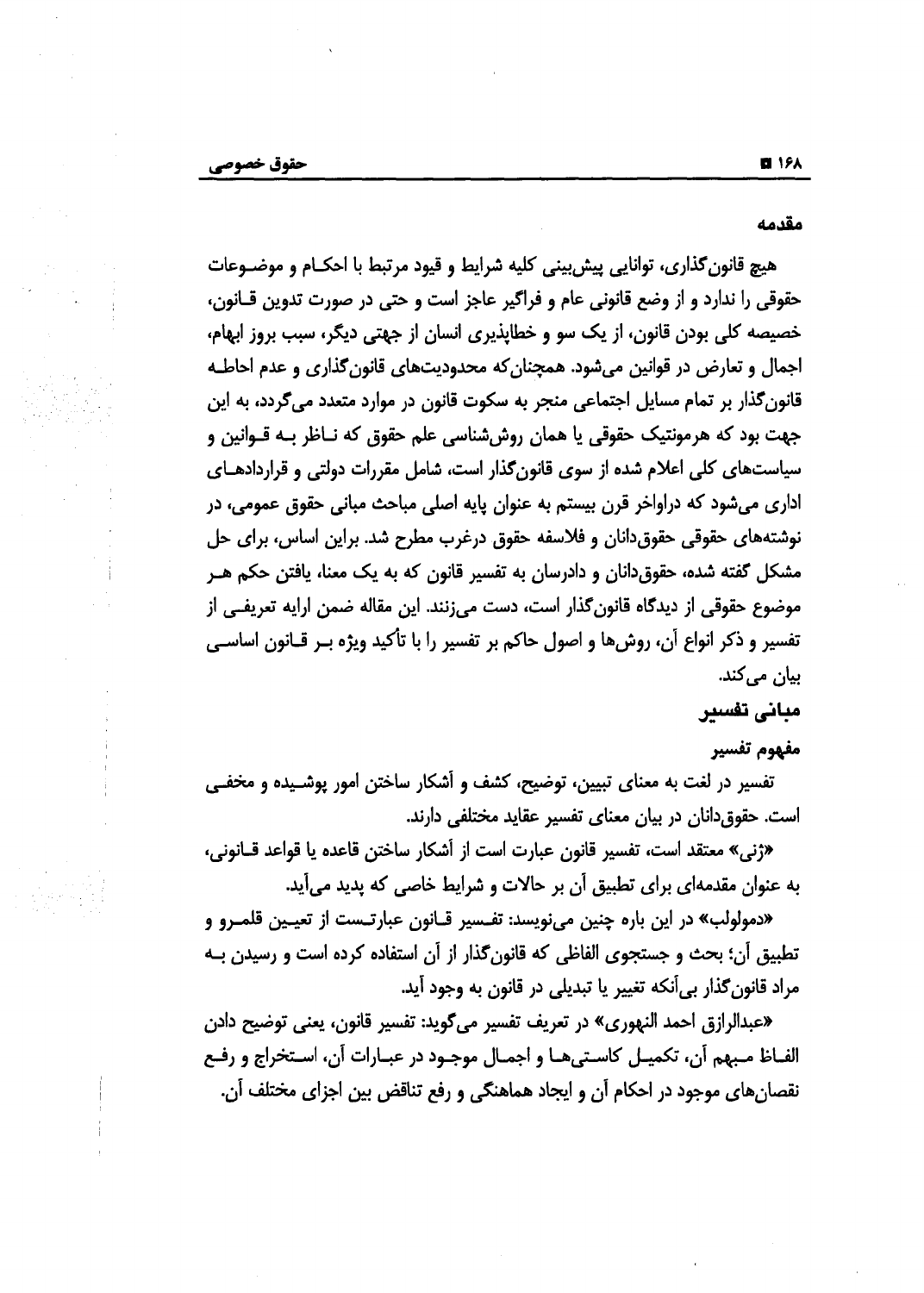«کایپتان» در تعریف تفسیر میگوید: تفسیر قانون عبارتست از تعیـین مـدلول حقیقـی قوانين متداول (ديلمي، ١٣٨٢، ص ٨).

«دکتر کاتوزیان» تفسیر را این گونه تعریف می کند: تفسیر قانون عبارت است از تعیــین معنی دقیق و گستره قاعده حقوقی (کاتوزیان، ۱۳۷۷، ص ۲۱۰).

«ریکاردو گواستنی» در تعریف تفسیر حقوق می;نویسد: تغییر حقوق تنها کوششی است در جهت شناخت؛ یعنی دقیقا پی بردن به قواعدی که در منابع حقــوق مــنعکس و متبلــور است.

«دکتر جعفری لنگرودی» معتقد است که تفسیر قانون عبارت است از تعیـین مـدلول حقیقی قوانین متداول. ایشان معتقد است که مورد تفـسیر قـانون یکـی از دو مــورد ذیـل است:

الف) مفهوم قانون روشن نباشد.

ب) یا مفهوم قانون روشن است، ولی در سعه و ضیق آن شک اسـت (جغـری لنګـرودی، ۱۳۸۳، ص ۱۰۸).

> بنابر أنجه كه گذشت، عناصر اصلی تفسیر قانون عبارت است از: ٠. شرح و توضيح الفاظ و عبارات مبهم قانون،

> > ٢. تبيين و تفصيل نصوص قانوني،

۳. یافتن حکم موضوعات و شرایطی که حکــم آن در قــانون أشــکارا مــشخص نــشده است.

> ۴. رفع تناقض یا تعارض موجود بین بخشهای مختلف قانون، ۵. تلاش در جهت کشف اراده واقعی قانون گذار،

> > ع پرهيز از تبديل و تغيير در قانون.

تعریفی که هر فرد از تفسیر قانون دارد، با مکتب تفسیری کـه بـر مـی5زینـد، رابطـه مستقیم دارد، بدین جهت برخی معتقدند که بین اجرای قانون و تفسیر قانون تفاوت وجـود دارد، زیرا درخصوص اجرای قانون، معنی و قلمرو قاعده حقوقی معین است و دادرس بایــد مصداق خارجی آن را تمیز دهد و با تشکیل قیاس منطقی حکم را اجرا کند. بــرای مثــال، مأمور مالیات میداند که هر شخصی باید بخشی از درآمد خود را به دولت بدهــد و پــس از تمیز میزان درآمد مؤدی، حکم آن را در مورد او به اجرا میگذارد. ولـی در تفـسیر قــانون،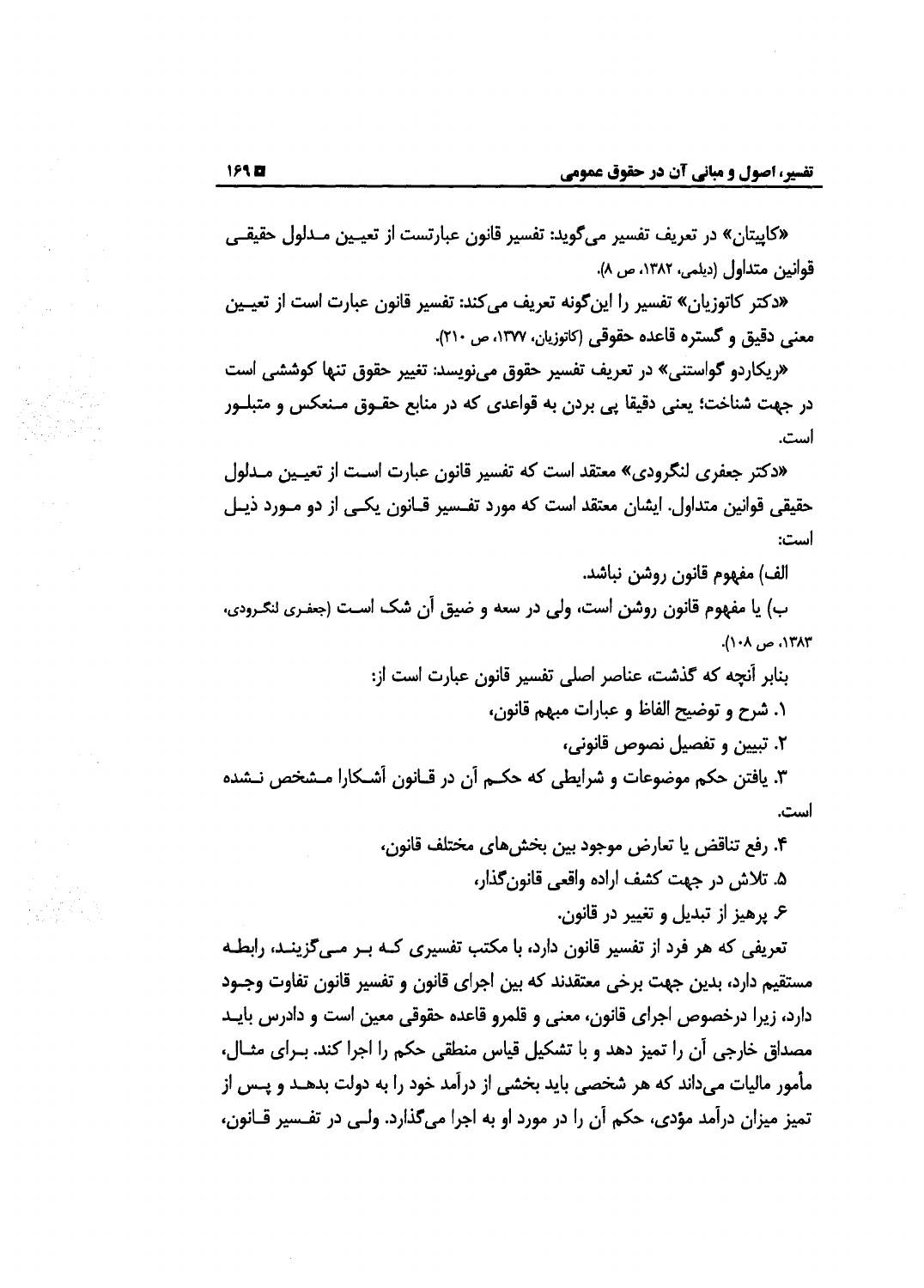قضیه به گونهای دیگر است، برخلاف آنچه که در قبل گفتیم، باید پـیش از تـشکیل ایـن قیاس، معنبی کبـرای آن را، از طریـق وسـایل منطقـی و تـاریخی تمیـز دهـد و مقـصود قانون گذار را معین کند. در این فرض تفسیر، مقدمه اجرای قانون است و خود بـه تحقیــق خاص و پیچیدهای نیاز دارد و نباید آن را اجرای ساده قانون بینداریم (کاتوزیان، ۱۳۷۷، ۲۱۵).

عدهای دیگر مسایل مربوط به اجرای قانون را در قلمرو تفسیر قرار میدهنـد، بـه نظـر این عده، افزون بر تعیین معنی قاعده حقوقی، هرگونه تلاش بــرای تطبیــق أن بــه یــاری قواعد اصولی، لغوی، منطقی و اهداف اجتماعی موردنظر برای آن قاعده حقوقی را در حوزه تغسیر قانون جای می دهند (دیلمی، ۱۳۸۲، ص ۱۰). ضرورت تفسير

هرچند قانونگذار در موقع تنظیم و تدوین قانون سعی میکنـد کـه بـا بـه کـار بـردن کلمات و جملات صریح و روشن، مقصود خود را بیان کند تا مفاد آن بر کلیــه مــصادیق و موارد و اشباه و نظایری که موردتوجه او بوده، صادق باشد. با وجود ایـن، گــاهی قــانون، از وضوح و قاطعیت لازم برخوردار نبـوده و نـاقص، مجمـل و مـبهم تنظـیم مـی.شـود، و در مواردی قانون قادر به پیش بینی همه مسایل نبوده و در برخی موارد ساکت اسـت. در ایـن صورت مجريان قانون و محققان نــاگزير از تفــسير قــانون هــستند (كلـدوزيان، ١٣٧٧، ص ٩۵). اگرچه قانون گذاران از دیرباز این ادعا را داشتند که قانون آنها بــه تنهــایی مــی توانــد تمــام روابط اجتماعی را اداره کند و نظم حقوقی مطلوب را برپا دارد، ولی تجربه تــاریخی نــشان داد که این ادعایی گزاف است، قانونِگذار هرچه قدر دقیق و نکتهسـنج باشـد، نمـیٍتوانـد تمام مسایلی را که مردم در زندگی روزمره خود با آن روبرو هستند، پیش بینی کند. اگر بـه فرض محال، قانون گذار توان احاطه بر همه روابـط پیچیـده اجتمـاعی را در زمـان خـاص داشته باشد، با زنجیر قانون نمی توان این توده زنده و متحرک را در بند کشید و در مقطعی از زمان آن را حبس کرد. این ادعا همچون حبس زمان و جلوگیری از حرکت هستی است و پیشرفت تمدن و مقتضیات سیاسی هر روز ممکن است، مسایل نـویی را بـه وجـود آورد که در زمان وضع قانون مطرح نبوده است. وضع مقررات جدید راهحل مطلوبی برای از بین بردن این مشکلات نیست، زیرا نه تنها قوه مقننه قـادر نیـست کـه بـرای تمـامی روابـط گوناگون مردم قواعد خاص وضع كند، تفصيل زياده از حد قانون نيز به نوبه خود مشكلات جدیدی را در یافتن راهحل مسایل به وجود خواهد آورد.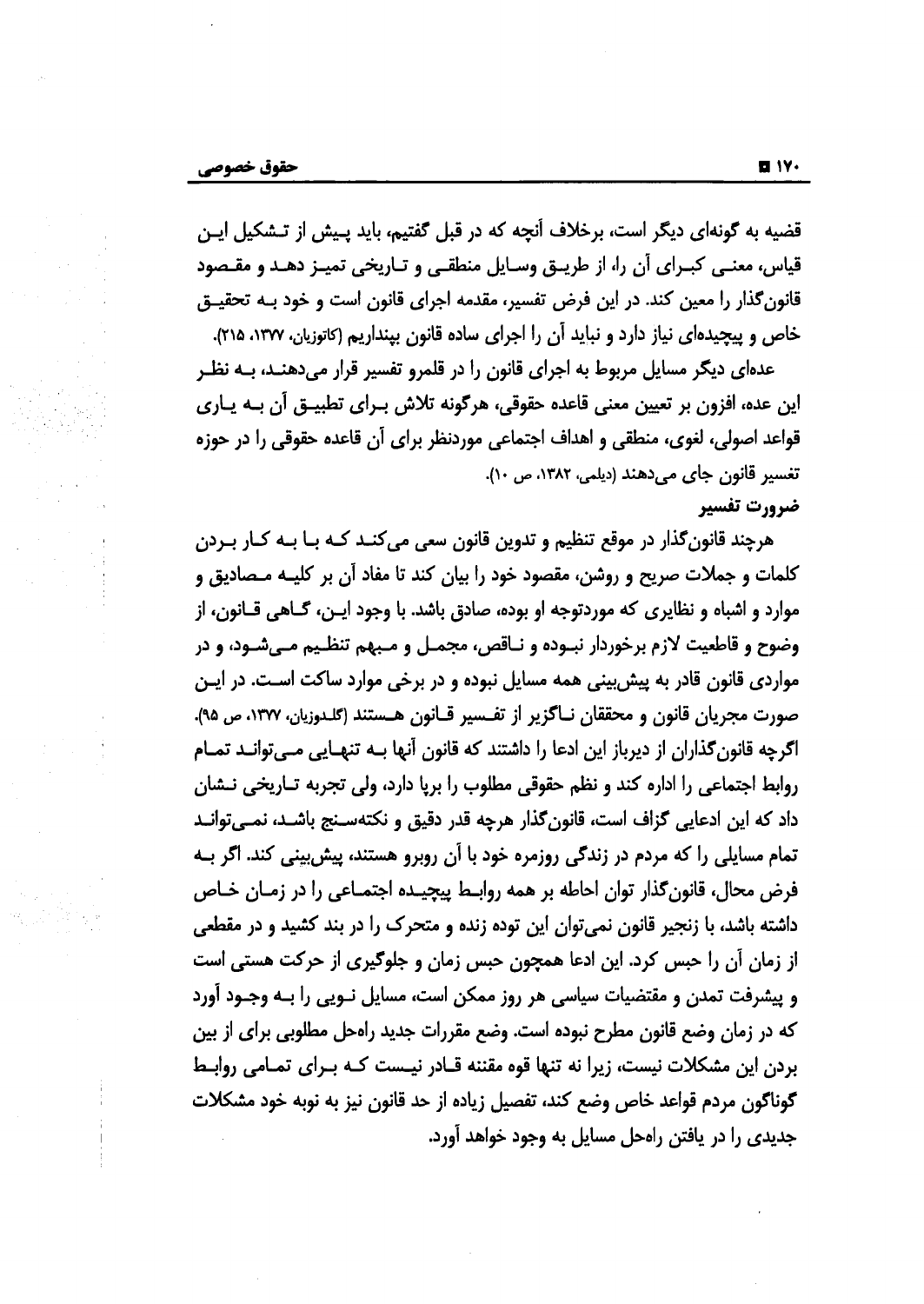از سوی دیگر، با بھانه اجمال، ابھام و تناقض پــا نداشــتن نــص صـریح، نــه از فـصل دعاوی میتوان امتناع کرد و نه هیچ حقوق دانی میتواند از پافتن راهحل دشواری های زندگی منصرف شود (کاتوزیان، ۱۳۷۶، ص ۲۰۴).

اصل ۱۶۷ قانون اساسی مقرر میدارد: «قاضی موظف است، کوشش کند تا حکــم هــر دعوا را در قوانین مدونه بیابد و اگر نیابد با استناد به منابع معتبر اسلامی یــا فتــاوی معتبــر حکم قضیه را صادر نماید و نمی تواند به بهانه سکوت یا نقض یا اجمال یا تعارض قــوانین مدونه از رسیدگی به دعوا و صدور حکم امتناع ورزد».

این اصل بیانگر یک حکم تکلیفی است و مـستندا بـه مـاده ۳ قـانون آپـین دادرسـبی دادگاههای عمومی و انقلاب در امور مدنی است، اگر دادرس دادگاه به عذر اینکـه قــوانین موضوعه کشوری کامل و یا صریح نیست و یا متناقض است و یا قـانونی وجـود نـدارد، از رسیدگی و حل و فصل خصومت امتناع نماید، مستنکف از احقاق حق شناخته خواهد شد. ٰ

براساس این نص قانونی، قانون گذار در قانون مجازات اسلامی در فیصل ۱۲ در بیاب امتناع از انجام وظايف قانوني براي اين امر (استنكاف از احقاق حق) مجازات تعيين نمـوده است؛ ماده ۵۹۷ قانون مجازات اسلامی در این خصوص مقرر میدارد:

«هر یک از مقامات قضایی که شکایت و تظلمی مطابق شرایط قانونی نزد آنهـا بــرده شود و با وجود این که رسیدگی به آنها از وظایف آنان بوده، به هر عذر و بهانه، اگرچه بـه عذر سكوت يا اجمال يا تناقض قانون از قبول شكايت يا رسيدگي بــه أن امتنــاع كنــد، يــا صدور حکم را برخلاف قانون به تأخیر اندازد، یا برخلاف صریح قانون رفتار کند، دفعه اول شش ماه تا یکسال و در صورت تکرار به انفصال دایم از شغل قضایی محکوم مـیشـود و در هر صورت به تأدیه خسارات وارده نیز محکوم خواهد شد».

<sup>1.</sup> ماده ۳ قانون أيين دادرسي مدني مقرر مي<ارد: «قضات دادگاهها موظفند، موافق قوانين به دعاوى رسيدگي كرده، حكم مقتضي صادر و یا فصل خصومت نمایند. در صورتی که قوانین موضوعه کامل یا صریح نبوده یا متعارض باشند یا اصلاً قانونی در قضیه مطروحه وجود نداشته باشد، با استناد به منابع معتبر اسلامی یا فتاوی معتبر و اصول حقوقی که مفایر با موازین شرعی نباشد. حکم قضیه را صادر نمایند و نمی،توانند به بهانه سکوت یا نقض یا اجمال یا تعارض قوانین از رسیدگی به دعوا و صدور حکم امتناع ورزند و الا مستنکف از احقاق حق شناخته شده و به مجازات آن محکوم خواهند شد.»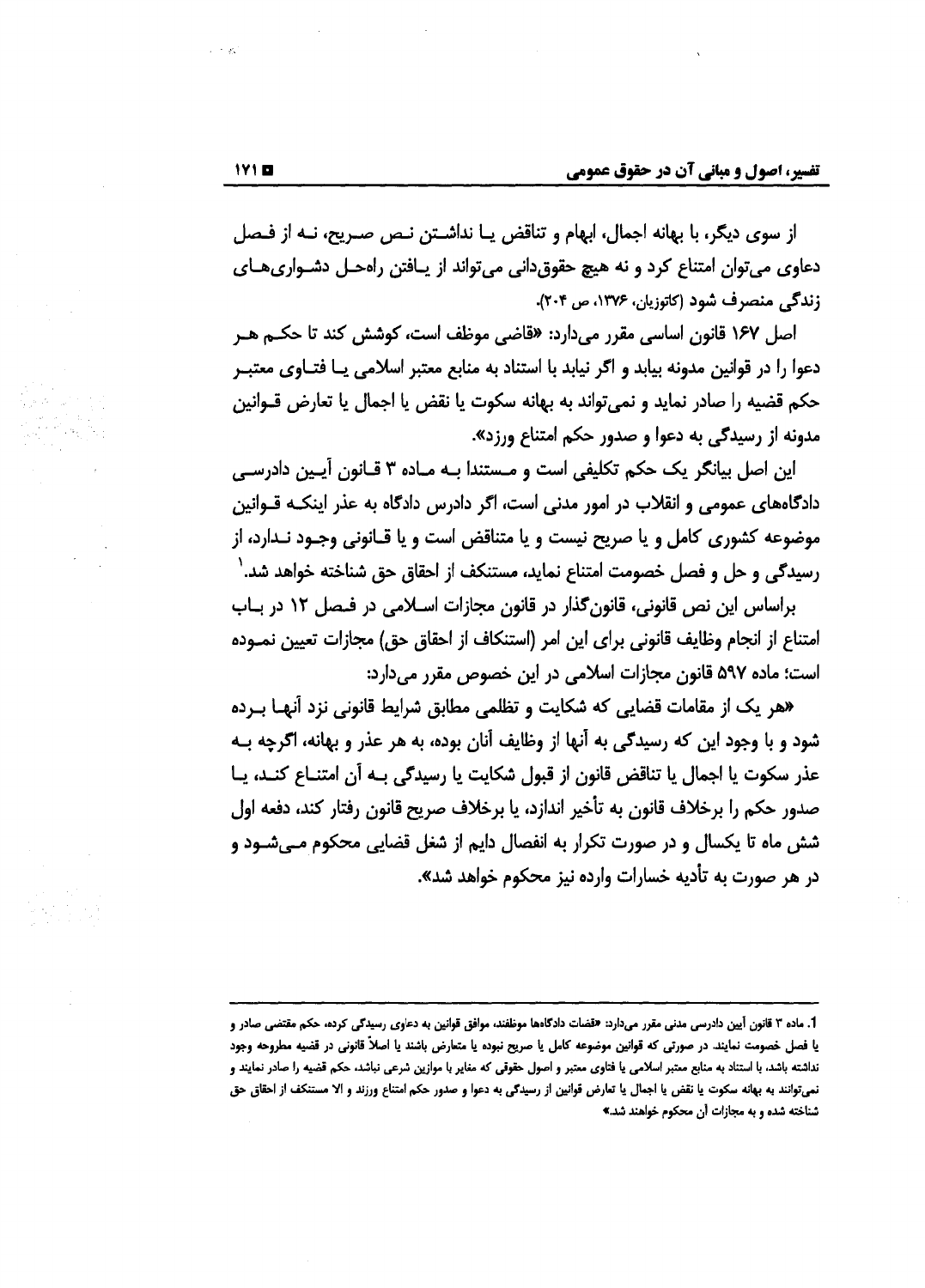تفسير قوانين كيفرى

در رشتههای مختلف حقوقی اعم از کیفری، مدنی، تجاری ممکن است که قانون نیـاز به تفسیر داشته باشد، ولی آنچه که مسلم است، این است که بین تفسیر قــوانین جزایــی و تفسیر سایر قوانین تفاوتهای مهمی وجود دارد، لذا ایـن شـهرت ایجـاد شـد کـه قـوانین کیفری را نباید تفسیر کرد، اگر این گفته به معنی منع دادرس از مجازات عملی باشـد کـه در قانون به صراحت جرم شناخته نشده، درست است، چرا که در امور کیفـری، عــلاوه بـر امور مالی، جان، شرف، حیثیت و نیز آزادیهای افراد مطرح است و شکستن مرز آزادیها باید با احتیاط صورت گیرد و از حدود قوانین فراتر نرود، پـس بـه اسـتناد عـرف و زشـتی اخلاقی یا تجاوز به مصالح عمومی و قیاس با جـرایم قــانونی نمــیتـوان کــاری را کــه در قانون، کیفری ندارد، جرم شمرد و مجازات کـرد. چـرا کـه اصـل قـانونی بـودن جـرایم و مجازاتها و قواعد قبح عقاب بلابيان و «تدرء الحـدود بالـشبهات» مـانع از آن اسـت كـه قاضی بتواند از محدوده نظر قانون گذار فراتر رفته و دایـره شــمول مقــررات جزایــی را بــه مواردی که موردنظر قانون گذار نبوده، تعمیم دهد (کلدوزیان، ۱۳۷۷، ص ۹۶).

ولی هرگاه مبنای شهرت این باشد که قانون کیفری نیازی به تفسیر ندارد، بایــد از آن دست کشید، زیرا دادرس ناچار است که پیش از اجرای قانون, آن را معنی کنـد و ارکـان و شرایط جرم را از آن بیرون بکشد، همین اقدام تفسیر است و اختلافهایی کـه دربـاره عناصر جرم و میزان کیفـر و چگـونگی اجـرای آن دیـده مـیشـود، ناشـی از تفـسیرهای گوناگون آن است (کاتوزیان، ۱۳۷۶، ص ۲۰۵).

أيا اصل ١۶٧ قانون اساسي جمهوري اسلامي ايران، در امور كيفري قابل استناد است، یعنی قاضی در جریان رسیدگی به امور کیفری، آیا میتواند به استناد منابع معتبر اســلامی و فتاوى معتبر حكم صادر كند؟

پاسخ ساده است، به نظر می رسد که باید بین امور حقوقی و امور کیفری تفکیک قایـل شد؛ اصل ۱۶۷ قانون اساسی شامل امور حقوقی میشود و شامل امور کیفری نمیشود. در قانون اساسی براساس اصل یکصد و شصت و نهم (هیچ فعل یــا تــرک فعلــی بــه اســتناد قانونی که بعد از آن وضع شده، جرم محسوب نمیشـود) «اصـل قــانونی بــودن جــرم» و براساس اصل سی و ششم (حکم به مجازات و اجرای أن باید تنها از طریق دادگاه صالح و به موجب قانون باشد) «اصل قانونی بودن مجازات» موردتوجه قرار گرفته است. و در ایـن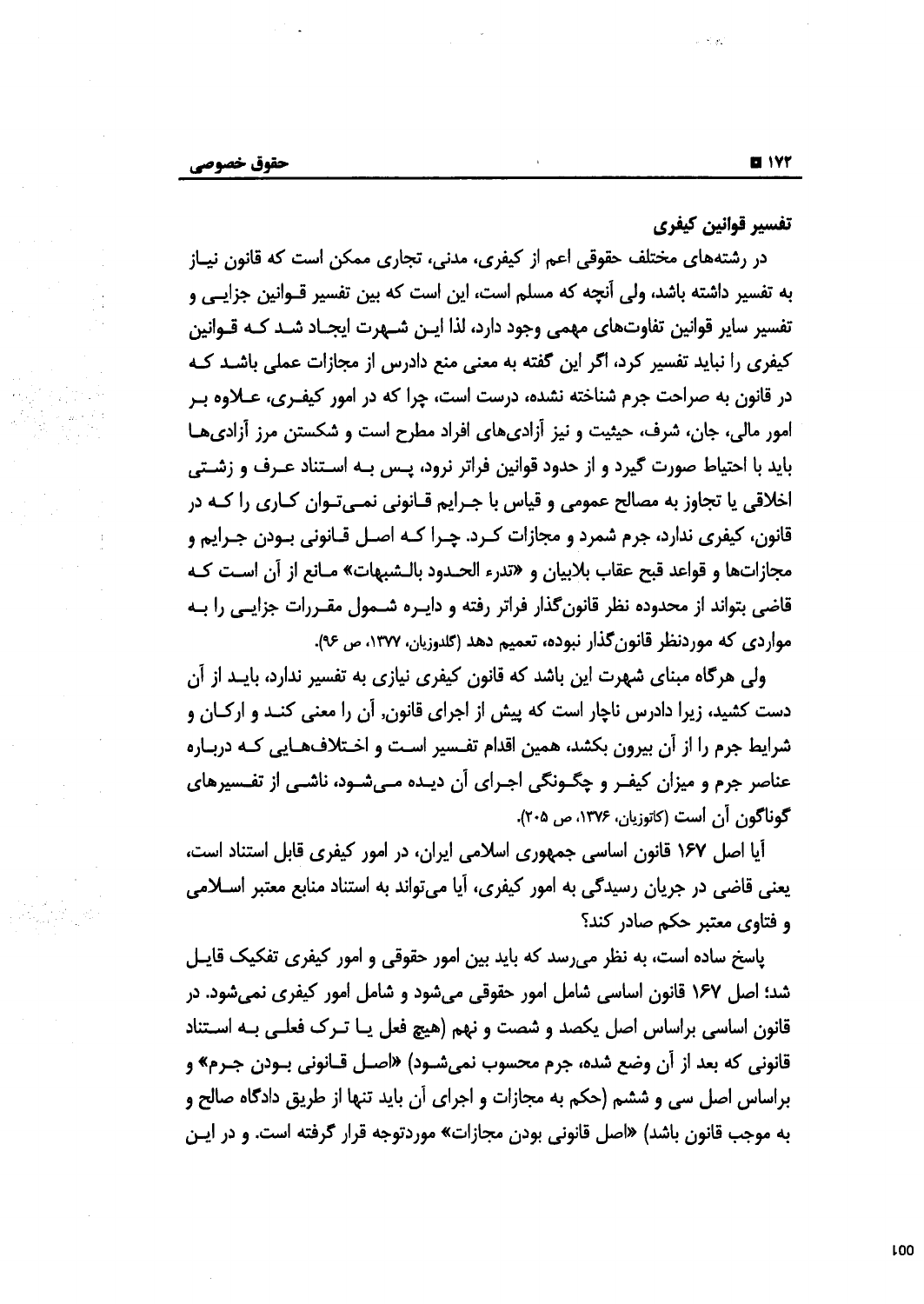ارتباط ماده ۲ قانون مجازات اسلامی مقرر میدارد: «هر فعل یا ترک فعلی کـه در قــانون برای آن مجازات تعیین شده باشد، جرم محسوب میشود». بنابراین، استناد بـه منـابع پـاد شده، در صورت سکوت قانون، با اصل قــانونی بــودن جــرایم و مجــازاتهـا منافــات دارد. حکمت اصل قانونی بودن در این است که هم افراد با دسترسی به قوانین ملی کـه رسـما انتشار یافته، حق و تکلیف خود را بــه خــوبی مــیشناسـند و از ارتکــاب جــرایم خــودداری می کنند و هم اینکه مقامات اداری و قضایی مسؤول، در انجام وظایف تعقیب، محاکمـه و صدور حکم، تنها قانون را ملاک قرار میدهند و به این وسیله امنیـت قـضایی شـهروندان دستخوش پراکندګی و پریشانی نخواهد شد. با صراحت اصل قانونی بــودن جــرایم (اصــل ۶۹/) و مجازاتها (اصل ۳۶) می توان بین دعاوی مدنی و کیفری قایل به تفکیک شد؛ به این معنا که در صورت سکوت قانون در دعاوی مدنی، قاضی میتواند بـه منـابع فقهـی و فتاوی معتبر رجوع کند، ولی در دعاوی کیفری فـرض بـر ایـن اسـت کـه تـا زمـانی کـه قانون گذار عملی را جرم نشناخته، کسی را نباید برای آن عمل مجازات نمود؛ زیــرا عقــاب بلابیان قبیح است (هاشمی، ۱۳۸۴، ص ۳۱۳). اگرچه که اخیرا ماده ۲۱۴ قـانون آیـین دادرسـی کیفری، به قاضی اجازه داده است که در صورت سکوت قانون، به استناد منابع فقهی معتبر حکم قضیه را صادر کند.

### اهميت تفسير قانون اساسي

تفسیر قانون اساسی را با تجدیدنظر در آن نباید اشتباه کرد، تجدیدنظر موقعی است که نیازهایی برای جامعه به وجود میآید که احکــام مقــرر در قــانون اساســی جــواب\$ــوی آن نیستند، در حالی که این اصول و مقررات باید کاملا تغییـر یافتـه و بـا نیازهـا تطبیـق داده شوند. ولي تفسير قانون اساسي هنگامي صورت ميگيرد كه احكام قانون اساسي، وضوح و روشنی لازم را نداشته باشد؛ مثلاً واژهها و سیاق جملات و عبارات، معانی و تعابیر مختلفی را در مقام تفسیر و اجرا تداعی کند که در این صورت باید دید مقصود واقعی واضع قــانون اساسی چیست و کدام معنی و تعبیر باید اجرا شود (طباطبایی مؤتمنی، ۱۳۸۴، ص ۱۸۴). قانون اساسی در بردارنده اصلی ترین ساختارهای حقوقی است

قانون اساسی به عنوان عالیترین سند حقوقی \_ سیاسی هـر جامعـه سیاسـی، انتظـام بخش کلیه امور و شئون و تعیینکننده روابط متعادل زمامداران و فرمـانبرداران آن جامعـه است. التزام عملي بر اجراي اين قانون مهم، ابــواب و منافــذ اســتبداد را مــسدود، كرامــت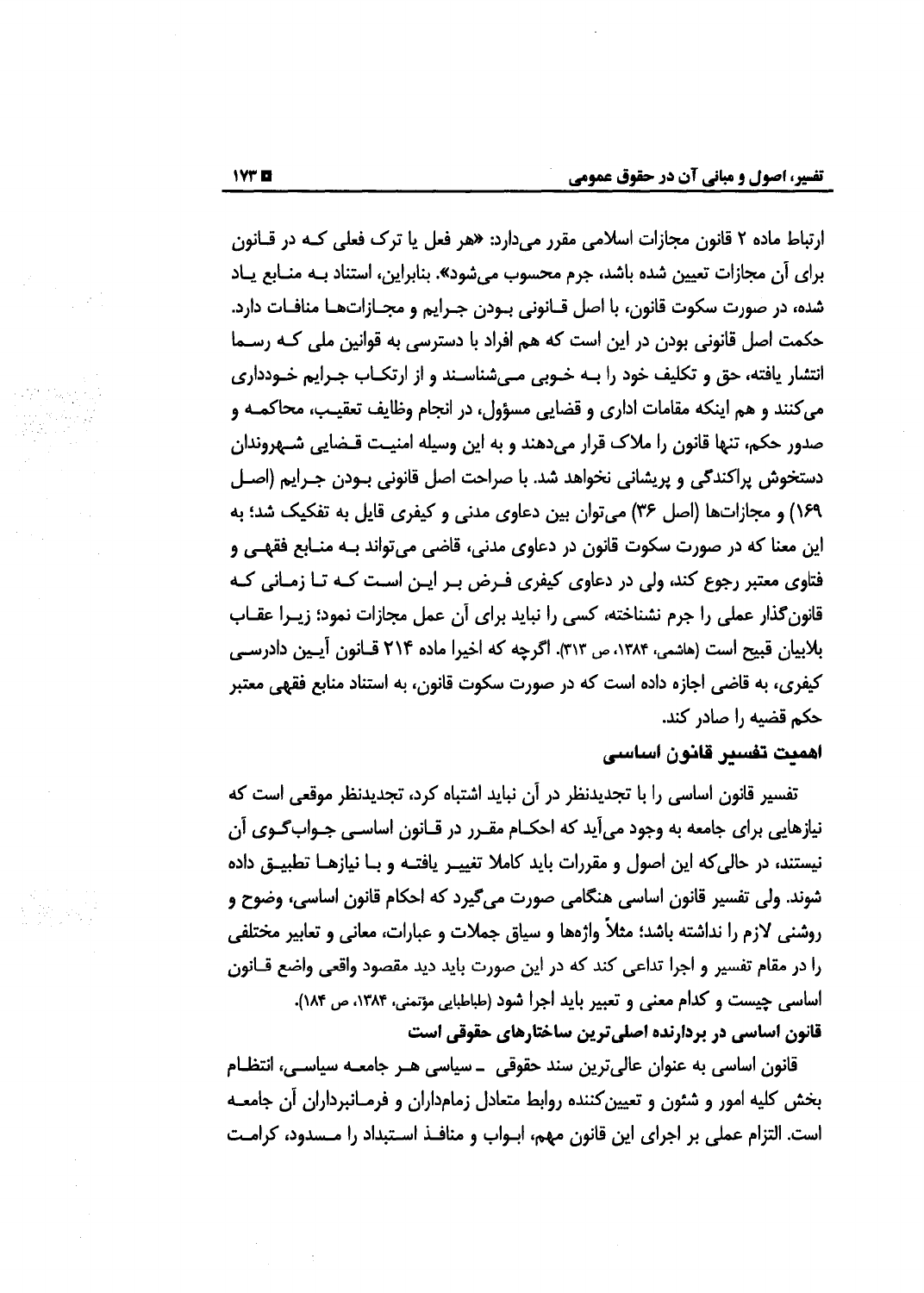انسانی، آزادی و حرمت افراد را تضمین و موجبات تلاش برای اسـتقرار عـدالت سیاسـی و اجتماعی را فراهم مینماید (هاشمی، ۱۳۸۴، ص ۱۸۶). یک قانون اساسی شایسته باید دارای ۴ تابه اساسی ڈیل پاشد:

١. حقوق مردم، ٢. حاكميت قانون، ٣. تفكيك قوا، ۴. تعادل و توازن قوا.

بنابراین، قانون اساسی به عنوان یک قانون بنیادی و نماد اراده موسس کشور، اهمیت ویژهای دارد، لذا تفسیر آن هم اهمیت ویژهای کسب می کند، زیرا عالی تـرین سـند حقـوق عمومی است و پایههای اساسی نظام سیاسی را تعیین می کند و بـه دلیـل همـین اهمیـت استثنایی است که به طور معمول این اقـدام را بــه مجـالس قـانون گـذاری عـادی واگـذار نمی کنند و در پی نهادی هستند که یا سیاست در آن رخنه نکند (مانند دیوان کشور) یا شیوه انتخاب سیاستمداران، آپـین رأیگیـری و اکثریـت لازم چنـان باشـد کـه، در عـین دشواری، هرچه بیش تر به آرای عمومی نزدیک شود و از منبع اصلی حاکمیت الهام بگیـرد (جان بل، ١٩٩٨، ص ٣٨).

اصلاح و تغییر قانون اساسی مشکل است

عمل بازنگری در قانون اساسی همانند وضع قـانون اساسـی توسـط قـوه مؤسـس یـا نهادی که به این منظور در خود قانون اساسی پیش بینی شده است، انجام میگیــرد. آیــین تجدیدنظر در مورد قوانین اساسی با شیوه معمولی اصلاح و تغییر قــوانین عــادی متفــاوت است. قوانین عادی به وسیله شیوههـای مرسـوم پارلمـانی مـورد تغییـر و اصـلاح واقـع می شوند، ولی در مورد قوانین اساسی، اَپین تجدیدنظر طوری پیش بینی شده که نتوان بـه سهولت أنها را تغییر داد. اساسا امر بازنگری قانون اساسی در بیش تر کشورها مـشروط بـه دو شرط زمانی و موضوعی است؛ به این معنی که باید اززمان تصویب قانون اساسی مدت زمان معینی بگذرد تا تجدیدنظر ممکن باشد، مثلا در قانون اساسی ۱۷۹۱ فرانسه قید شده بود که هرگونه تجدیدنظر مشروط به گذشتن ۱۰ سـال از زمـان تـصویب قـانون اساسـی است، این شرط در جهت ثبات و تداوم قانون و رژیم موجود فرانسه طراحی شـده بـود، تـا ساختار سیاسی و حقوقی کشور تابع حوادث مقطعی، هوی و هــوسهــا و جــاهطلبــیهـای سیاسی قرار نگیرد. از لحاظ محدودیت موضوعی نیز برخی از اصول قانون اساسی غیرقابل تجدیدنظر اعلام میشوند، مثلا در قانون اساسی ایالات متحده آمریکا، بـازنگری در مـواد مربوط به شکل جمهوری این کشور ممنوع اعلام شده است (بارنت، ۱۹۹۸، ص ۹۸). در قــانون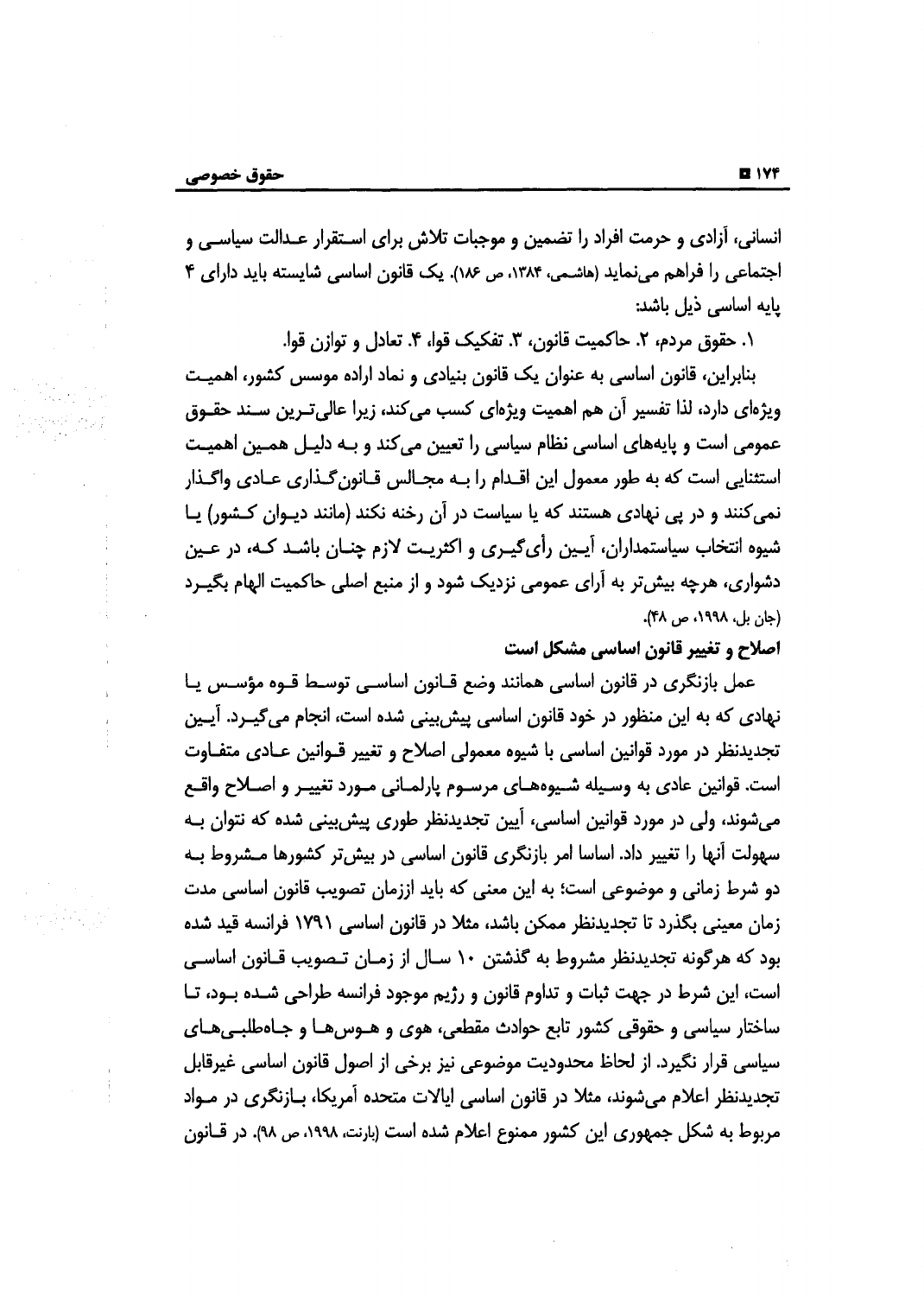اساسی ایران در ذیل اصل ۱۷۷ محتوای اصول مربوط به اسـلامی بـودن نظـام و ابتنـای کلیه قوانین و مقررات براساس موازین اسـلامی و پایـههـای ایمـانی و اهـداف جمهـوری اسلامی ایران و جمهوری بودن حکومت و ولایت امر و امامت است و نیز اداره امور کشور به اتکای آرای عمومی و دین و مذهب رسمی ایران غیرقابل تغییر اعلام شده است.

علاوه بر این، بازنگری اساسا محدود به مواردی است که لزوم آن قبلا توسط مراجعــی که حق پیشنهاد آن را قانونا دارا می؛باشند به تصویب رسـیده باشـد و سـازمان تجدیـدنظر كننده فقط مي تواند در همين قالب اتخاذ تصميم كنند (صدر اصـل ١٧٧ قـانون اساسـي')، یعنی دست آنها برای اصلاح و تغییر سایر موارد باز نیست (قاضی شریعتپناهی، ۱۳۷۷، ص ۴۲). اگرچه که مفسر در مقام تفسیر حق بازنگری قانون اساسی را ندارد، ولی در اجرای اصـول قانون اساسی ابهاماتی وجود دارد که نیاز به تفسیر دارد و از آنجـایی تجدیـدنظر در قـانون اساسی تشریفات و مواعد خاص خود را میطلبد، برای رفع ایهـام، وجـود مرجـع جانــشین واضع قانون اساسی برای تفسیر امری ضروری است. لذا به موجب اصل ۹۸ قانون اساسی تفسیر قانون اساسی برعهده شورای نگهبان است که با تصویب سـه چهـارم آنـان انجـام میشود که در صورت استعلام از طرف مقامات مملکتی مبادرت به ایـن کــار مــیiمایــد و مبنای این تفسیر باید با اصول، اهداف و ارزشهای موجود در قانون اساسی هماهنگ باشد. اقسام تفسير

> تفسير قانون به اعتبار مرجع تفسير به ۶ دسته تقسيم مي شود: ۰۱ تفسیر قانونی

گاهی مفاد قانون فاقد قاطعیت و صراحت لازم است، در ایـن صـورت قـانون گـذار بـه وسيله يك قانون تازه، صراحت و قاطعيت لازم را به قانون اول مى دهد. اصل ٧٣ قانون اساسی در این زمینه مقرر میداد: «شـرح و تفـسیر قـوانین عـادی در صـلاحیت مجلـس شورای اسلامی است...».

برخی از نویسندگان این طرز تفسیر را بر سایر انواع آن ترجیح مـیدهنـد و ایـن¢ونـه استدلال میکنند که قانون گذار بیش از هر مقام دیگر بـه مقـصودی کـه از وضـع قـانون

<sup>1.</sup> اصل يكصد و هفتاد و هفتم قانون اساسي مقرر ميدارد: «.. مقام رهبري پس از مشورت با مجمع تشخيص مصلحت نظام طي حكمي خطاب به رئیسجمهور موارد اصلاح یا تتمیم قانون اساسی را به شورای بازنگری قانون اساسی … پیشنهاد میکند».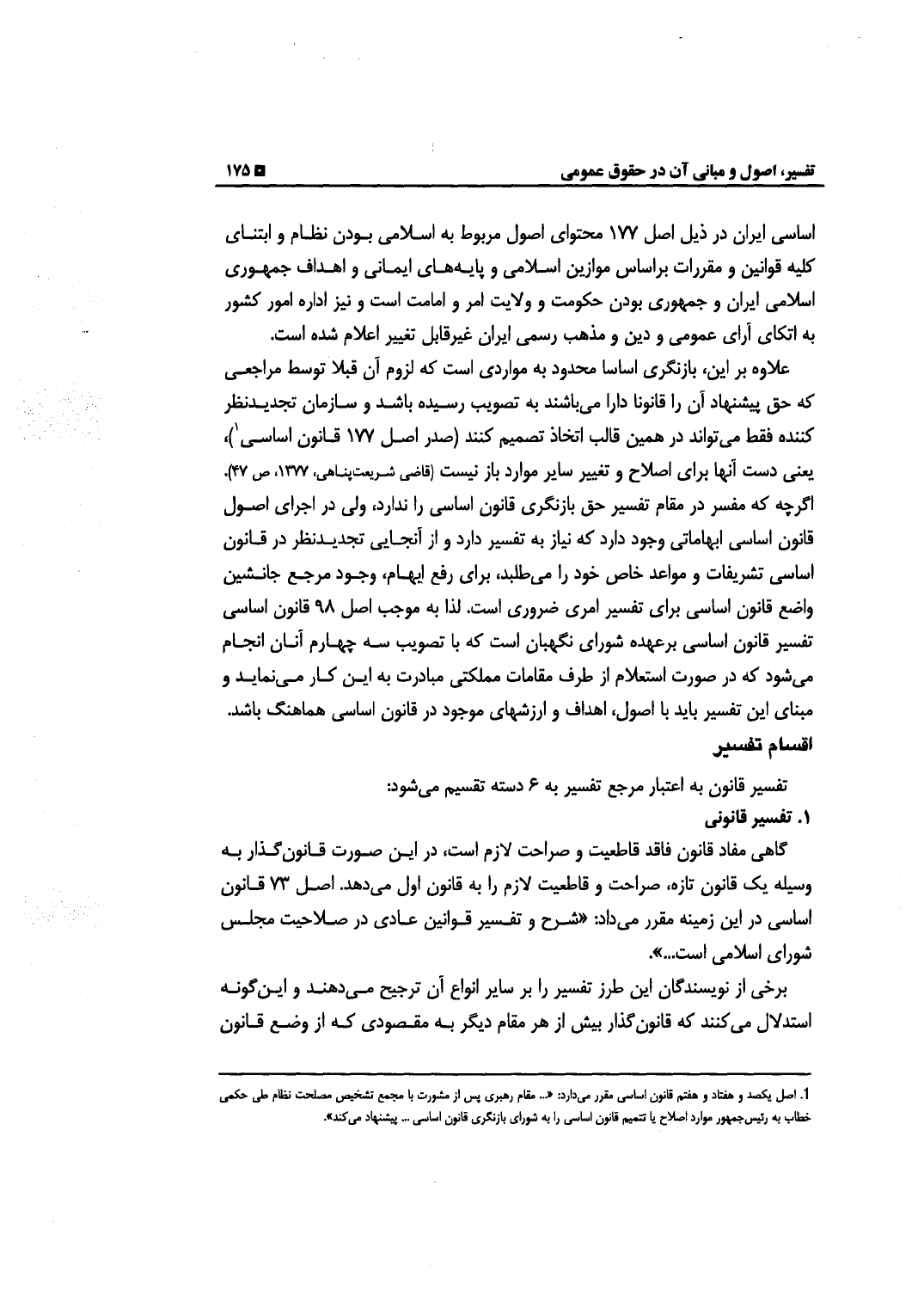داشته، آگاه است و تنها اوست که می تواند معنی درست قــانون را درک کنــد. بــه اضــافه، تفسیر قانونی با اصل استقلال قوای سهگانه، موافق تـر اسـت؛ چـرا کـه بـر فـرض اینکـه مجلس در مقام خود، از حدود صلاحیت خویش تجاوز نماید، باز هم مصوبات آن در حــدود قانون جديد محترم است، و مانند قانون براي همه مقامات و اشخاص الزام[ور است (پرنيتـز، ۱۹۹۸، ص ۵۰). قوانین تفسیری مانند بقیه قوانین باید به تأیید شورای نگهبان برسد و انتشار یابد، نکته مهم در مورد قوانین تفسیری این است که این دسته از قوانین عطف به ماسـبق هم می شوند. به هر حال، صلاحیت مجلس شورای اسلامی در تفسیر قانون اختصاص بـه قانون عادی دارد و تفسیر قانون اساسی برعهده شورای نگهبان است که بـا تـصویب سـه چهارم آنان انجام میشود (اصل ۹۸ قانون اساسی). 2. تفسیر قضایی

این تفسیر توسط قضات در مقام فصل خصومت انجام میشود، اصل ۷۳ قانون اساسی جمهوری اسلامی ایران مقرر میدارد: «... مفاد این اصل مـانع تفـسیری کـه دادرسـان در مقام تميز از حق از قوانين ميكنند، نيست». اعتبار تفسير قضايي بـه طـرفين دعـوا و بـه موضوع همان دعوا محدود است. با وجود این، برای جلوگیری از اختلاف رویـه قــضایی و تأمین وحدت نظر بین محاکم، قانون در پارهای موارد تفسیر دیــوان عــالی کــشور را بــرای دادگاهها الزامآور شناخته است (رأى وحدت رويه قضايي`). تفسير قضايي با اصل استقلال قوا هم سازگاری دارد، چرا که، اولاً قوه مقننه واضع قانون است، و قوه قضاییه بنابر اصـل ۵۸ قانون اساسی ٔ، وظیفه اجرای قانون را برعهده دارد، و در مقام اجرا، که همان رسیدگی

<sup>1.</sup> ماده ۲۷۰ قانون آیین دادرسی کیفری مقرر میدارد: «هرگاه در شعب دیوان عالی کشور و یا هر یک از دادگاهها نسبت بـه مـوارد مـشابه اعم از حقوقی، کیفری و امور حسبی با استنباط از قوانین، أرای مختلفی صادر شود. رئیس دیوان،الی کشور یا دادستان کــل کــشور بــه هــر طریقی که أگاه شوند، مکلفند نظر هیأت عمومی دیوان،الی کشور را به منظور ایجاد وحدت رویه درخواست کنند. همچنین هر یک از قضات دیوانءالی کشور یا دادگاهها نیز می،توانند با ذکر دلایل از طریق رئیس دیوانءالی کشور یـا دادسـتان کـل کـشور نظـر هیـأت عمـومی را درخصوص موضوع کسب کنند. هیأت عمومی دیوان£الی کشور به ریاست رئیس دیوان عالی کشور یا معاون وی و با حـضور دادسـتان کـل کشور یا نماینده او و حداقل سه چهارم رؤسا و مستشاران و اعضای معاون کلیه شعب تشکیل میشود تا موضـوع مـورداختلاف را بررسـی و نسبت به أن اتخاذ تصميم نمايند. رأى اكثريت كه مطابق موازين شرعى باشد، ملاک عمل خواهد بىود. أراى هيـأت عمـومى ديـوان عـالى کشور نسبت به احکام قطعی شده بیاثر است، ولی در موارد مشابه تبعیت از أن برای شمب دیوان عالی کشور و دادگاهها لازم میباشد.» - ماده ۲۷۱ این قانون مقرر میدارد: «أرای هیأت عمومی دیوان عالی کشور قابل تجدیدنظر نبوده و فقط به موجب قانون بیاثر میشوند.» 2 اصل پنجاه و هشتم قانون اساسی مقرر میدارد: «.. مصوبات قوه مقننه پس از طی مراحلی که در اصول بعد می[ید، برای اجرا به قوه مجریه و قضاییه ابلاغ میگردد».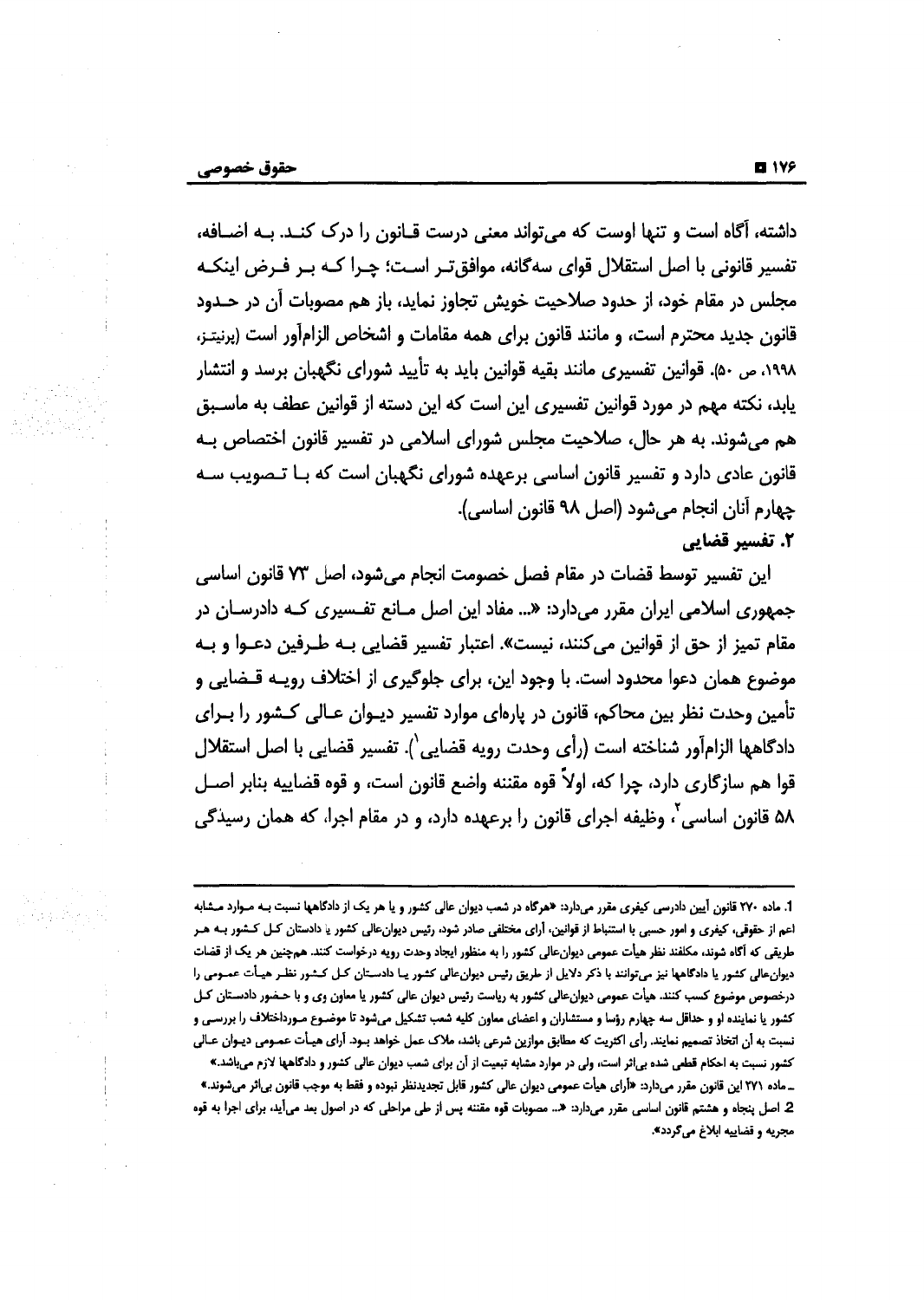و صدور حكم (اصل ١٥۶ قانون اساسي) است، بايد صلاحيت تفسير قانون را داشته باشـد. دوم اینکه ما در هیچ کشوری اصل تفکیک مطلق قوا را نـداریم، اصـل بـر همکـاری قـوا است، قوای سهگانه باید با همدیگر همکاری داشته باشند تا کارها به درستی تمشیت پابـد (قاضي شريعتيناهي، ١٣٧۶، ص ٢٣۵). سوم اينكه أراي محاكم قانون نيست، تا وسيله تجـاوز بـه قوه قانون گذاری باشد، بلکه صلاحیت دادگاه در تفسیر قبانون ناشبی از جمیع دو واقعیت است: «نياز به تفسير به عنوان مقدمه اجراي حكم و الزام قاضي به صدور حكم». ايـرادي که به تفسیر قضایی وارد میشود، این است که، اختلاف نظری که بین آرای محاکم وجود دارد، باعث می شود که مردم ندانند چه سرنوشتی در انتظـار آنهـا اسـت، ولـی صـدور رأی وحدت رويه قضايي اين ايراد را برطرف مي كند. هرچند كه خود صدور رأى وحـدت رويـه قضايي چندان با اصل استقلال و جدايي قواي سه گانه (قـوه مقننـه، مجريـه و قـضاييه) و حاكميت قوه مقننه قابل جمع نيست (كاتوزيان، ١٣٧٧، ص ٢٣٠). بــه همــين دليــل، در قــوانين اساسی مختلف، ۴ نوع مختلف ضمانت اجرا در مقابل قوه قضاییه جهت حراست از حقـوق مردم پیش،بینی شده است:

الف) لزوم مستدل و مستند بودن احکام قضات،

اصل ۱۶۶ قانون اساسی مقرر میدارد: «احکام دادگاهها باید مستدل و مستند بـه مـواد قانونی و اصولی باشد که براساس آن حکم صادر شده است».

ب) امکان تجدیدنظر احکام قضایی یا چند مرحلهای بودن امر قضا (امیر ارجمند، ۱۳۸۶، ص  $\mathcal{L}(\mathbf{f})$ 

ج) امکان تحقیق و تفحص مجلس شورای اسلامی در قوه قضاییه،

اصل هفتاد و ششم قانون اساسی مقرر میدارد: «مجلس شورای اسلامی حق تحقیـق و تفحص در کلیه امور کشور را دارد» به تبع مجلس شورای اسلامی، صلاحیت تحقیـق و تفحص در امور مربوط به قوه قضاییه را دارد.

د) کمیسیون اصل ۹۰ مجلس شورای اسلامی.

اصل نود قانون اساسی در این زمینه مقرر میدارد: «هـر کـس شـکایتی از طـرز کـار مجلس یا قوه مجریه و یا قوه قضاییه داشته باشد، می تواند شکایت خود را کتبا به مجلـس شورای اسلامی عرضه نماید، مجلس موظف است به این شکایات رسیدگی کنـد و پاسـخ کافی دهد و در مواردی که شکایت به قوه مجریه و یا قوه قضاییه مربوط است، رسـیدگی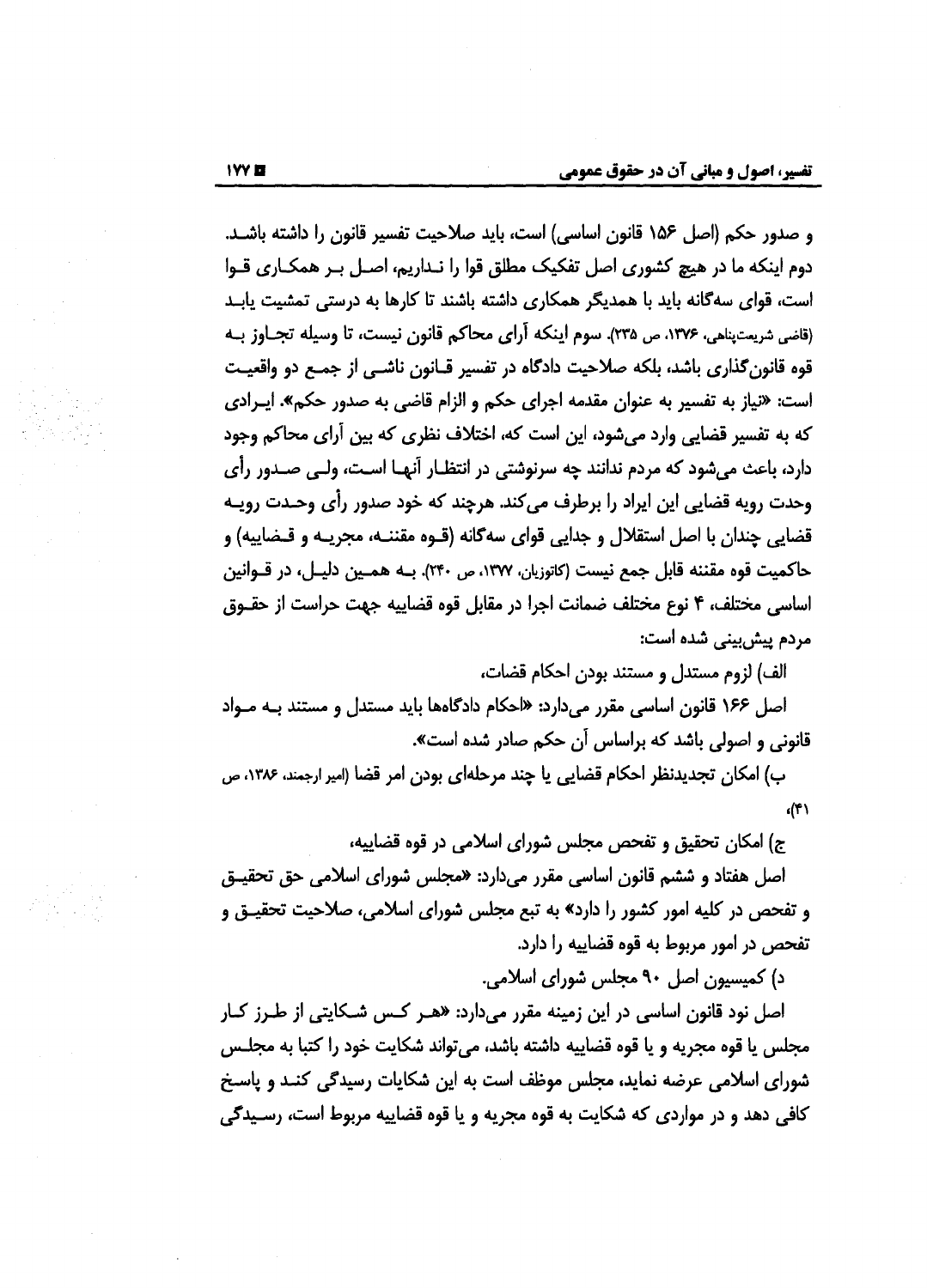و پاسخ کافی از أنها بخواهد و در مدت متناسب نتیجه را اعــلام نمایــد و در مــواردی کــه مربوط به عموم است، به اطلاع عامه برساند». ٣. تفسير حقوق دانان

نویسندگان حقوقی بنا به ذوق و سلیقه خود و مـشرب خاصـی کـه در امـور اجتمـاعی دارند، مواد قانون را تفسیر و رویه قضایی را تجزیه و تحلیل و انتقاد میکننـد. ایـن تفـسیر جنبه رسمی ندارد و هیچ قاعده حقوقی را ایجاد نمـی کنـد، ولـی اثـر آن در ایجـاد قواعـد حقوقی انکارناپذیر است.

#### ۴. تفسیر اداری

تفسیری که مقامات اداری از قانون دارند، تفسیر اداری است. برای مثال، تفسیری کـه مأموران مالیاتی از قوانین مالی و مالیاتی دارند. اختیار و صلاحیت عملـی قــوه مجریــه، در تفسیر قوانین محدود به تصمیم قضایی دادگاه است. (دیوان عالی کشور یا دیـوان عـدالت اداری). قوه مجریه مأمور اجرای قانون است (اصـل ۵۸ قـانون اساسـی`) و رئـیسِجمهـور براساس اصل ۱۱۳ قانون اساسی مسؤولیت اجرای قانون اساسی را برعهـده دارد، بنـابراین در راستای اجرای قوانین باید بتواند مبادرت به تفسیر قانون نماید (بابایههر، ۱۳۸۵، ص ۱۹).

در مورد تفسیر آییننامههای دولتی در نخستین نگ)ه بـه نظـر مـی رسـد، مقـامی کـه آییننامه را وضع کرده است، صلاحیت تفسیر آن را نیز دارد، ولی در تعدیل این نظریه باید افزود که این تفسیر در صورتی اعتبار دارد که به وسیله انشای آییننامـه دیگـری مقـررات سابق تكميل يا توضيح داده شود، اظهارنظر وزيران، اگر همراه با تشريفات مخـصوص بـه انشای آن آییننامه نباشد، جنبه رسمی ندارد و در شمار تفسیرهای شخصی است.

سؤالی که مطرح میشود، این است که آیا مجلـس شـورای اسـلامی صـلاحیت حـق تفسیر آیین نامههای اداری را دارد؟

برخی معتقدند که مجلس صلاحیت تفسیر آییننامـههـای اداری را دارد و ایـن اختیـار منافاتی با جدایی قوه مقننه و مجریه ندارد، زیرا صلاحیت مجلس عام است و آیینiامه نیز قاعده می آفریند و داخل در مفهوم عام قوانین است، لذا به این جهت می تواند مبـادرت بـه

<sup>1.</sup> اصل پنجاه و هشتم قانون اساسی مقرر میدارد: «... مصوبات (قوه مقننه) پس از طی مراحلی که در اصول بعد میأید، برای اجرا به قوه مجریه و … ابلاغ میشود».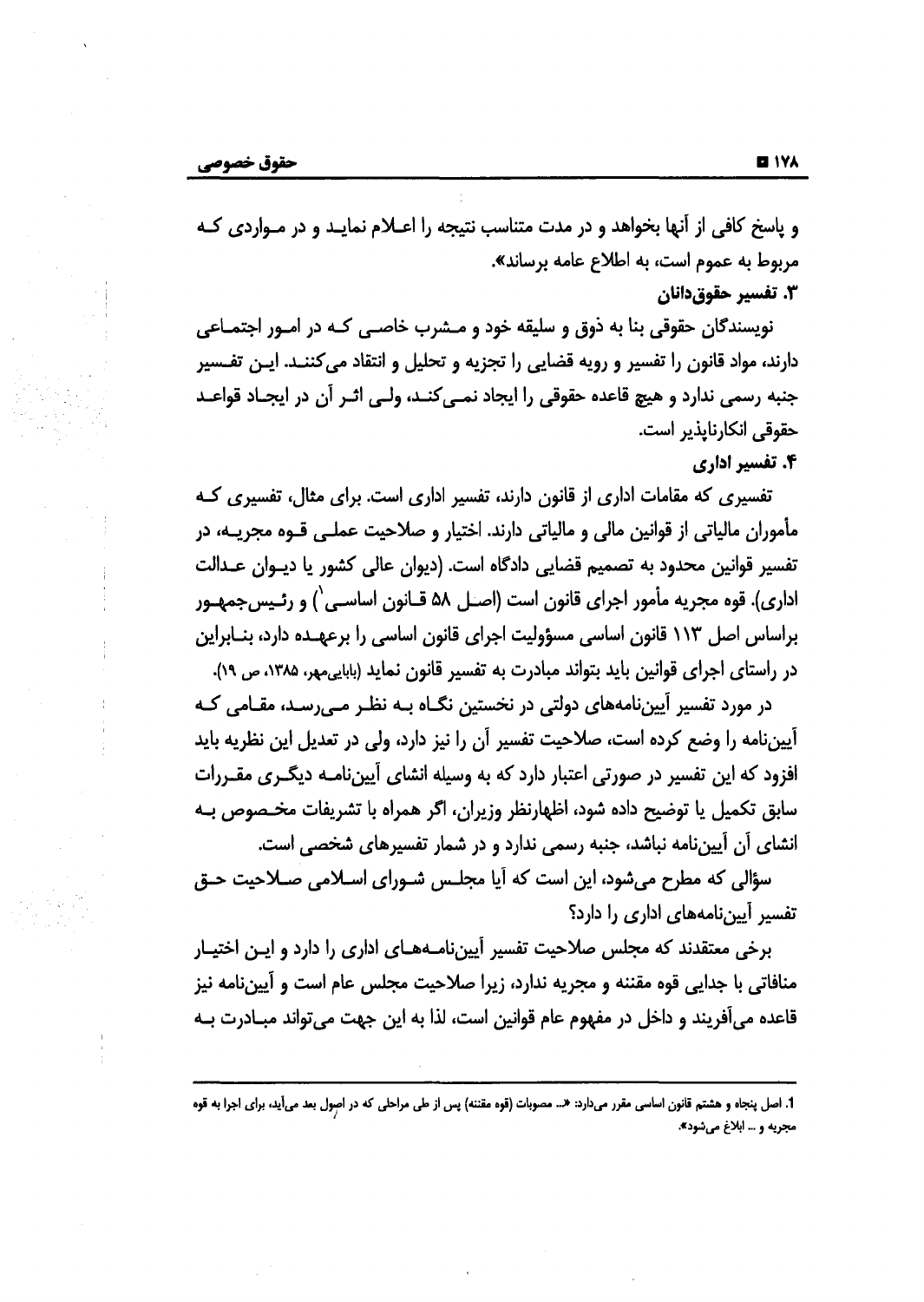تفسير أيين،نامه بنمايد (كاتوزيان، ١٣٧٧، صص ٢١١ و ٢٢٨). ولي به نظر چندان منطقي نمـي آيـد که مجلس مبادرت به تفسیر آیین،نامه کند، زیرا که آیین،نامه یک امر اداری است و مقـامی که آپیننامه را وضع می کند (قوه مجریه)، در واقــع جهــت تــسهیل امــور اجرایــی اسـت و مجلس به طور مستقیم در امور اجرایی مداخلهای ندارد، تا در صـورت ابهـام، مبـادرت بـه تفسیر آییننامه کند و در صورتی که ابهامی در اجرای آییننامه باشد، مقامی که آییننامـه را وضع کرده است، باید آن را تفسیر کند، مگـر اینکـه در جهـت اجرایـی قـانون مـصوب مجلس اختلافی بین دستگاههای اجرایی به وجود آید که در این صورت دولت با اسـتعلام از مجلس، نظر تفسیری مجلس را جویا میشود (اصل ۱۳۴ قانون اساسی) کـه در ایـن صورت نظریه تفسیری مجلس راهگشا خواهد بود، در غیر این صورت رفع هرگونـه ابهــام و اختلافی در مقام اجرا، در صورتی که نیاز به تغییـر یـا تفـسیر قـانون نداشـته باشـد، رفـع اختلاف یا ابهام برعهده هیأت وزیران است (نظریه تفسیری شـورای نکهبـان، ۱۳۷۲، ش ۵۴۶۲). بــه اضافه این که تفسیر آیین نامههای اجرایی توسط مجلس مغایر اصل تفکیک قوا مـی باشـد؛ چرا که مطابق اصل تفکیک قوا وظیفه مجلس قانون گذاری است و کار اجرا برعهـده قــوه مجریه است، که همان اجرای قواعد مصوب مجلس است، وضع و تفسیر آیـینiامـههـای اجرایی، یعنی اجرای قانون که وظیفه قوه مجریه است و اگر مجلس مبادرت بـه ایـن کـار نمايد، در واقع، به صلاحيت قوه مجريه تجاوز كرده است (بابايي مور، ۱۳۸۵، ص ۲۰). ۵. تفسیر نهادهای مشورتی

تفسیر قانون توسط برخی از نهادهای مشورتی همچون کمیسیون اسـتفتائات شـورای عالی قضایی (در گذشته) یا اداره حقوقی دادگستری امری رایج است و تـأثیر فراوانـی در شرح و تبیین قانون داشته و دارد، چنین تفسیری، نه تفسیر قضایی است؛ زیرا در محاکم و در مقام دادرسی صورت نمی گیرد و نه تفسیری است قانونی؛ زیرا به موجب قانون نبـوده و الزامأور نیست، بلکه بیش تر به تفسیر علمای حقوق شبیه است، علت اینکـه مــا ایــن نــوع تفسیر را به تفسیر نهادهای مشورتی نام نهادیم، آن است که در عمل و نه به طور قـانونی در محاکم مورد اتباع است و از سوی دیگر، توسط نهاد دولتی صورت مـی٤گیـرد، بـرخلاف عقاید شخصی علمای حقوق که به شکل آزاد و در کیلاس های درس و یا در نـشریات حقوقی منعکس می شود. نگاهی گذرا به آرای محاکم، کتابهای حقوقی و اسـتناد فـراوان به نظریههای مشورتی، اهمیت این نوع تفسیر را روشن میسازد، به خـصوص آنکـه، ایـن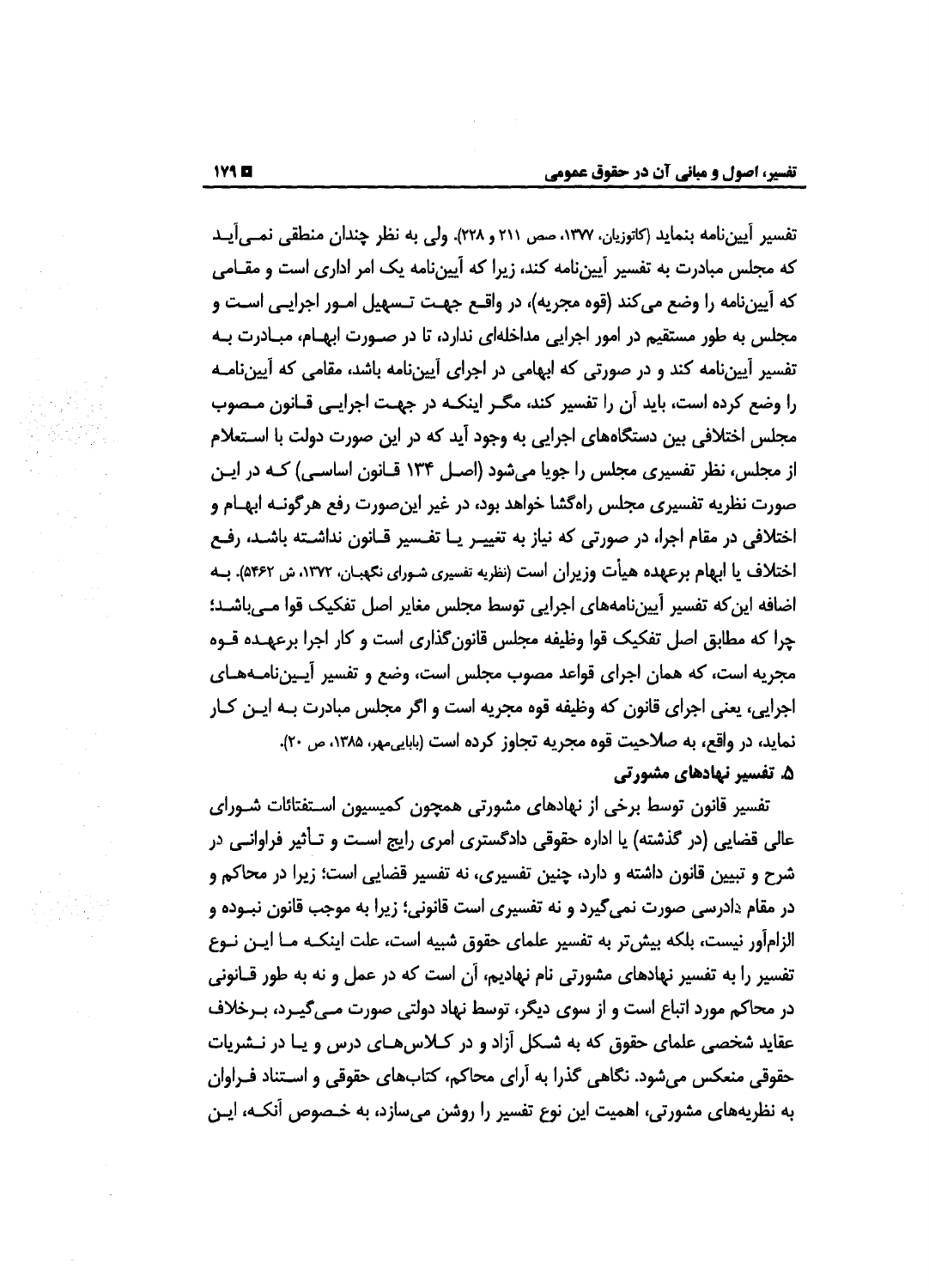نوع تفسیر اغلب توسط مجربترین و باسابقهترین دادرسان صورت میگیـرد (قیاسی، ۱۳۷۹، ص ٣٣).

۶. تفسیر سیاسی

تفسیری که علمای حقوق سیاسی و اسلامی مقامات عالی حکـومتی از امـور عمـومی دارند؛ برای مثال، تفسیر اصل اطاعت از اولی الامر، امر به چیـزی، امـر بـه لـوازم آن هـم است؛ چون خداوند امر به اطاعت از اولی|لامر کرده است (امر، یعنی قدرت عمومی کـه در دست امام اعظم است)، پس أنچه از مقررات (مانند قوانین اساسی و قوانین اداری، قــوانین آیین دادرسی مدنی، کیفری و انتظامی و متون عهدنامههای بین|لمللـی و جـز اینهـا) کـه برای تمشیت و تدبیر امور جامعه تحت نظر و نظارت وی به تصویب برسد، مشروع و متبع است، مشروط به اینکه مصلحت نظام و جامعه را رعایت کنـد، بـا رعایـت شـرط زمـان و مكان (جغرى لنكرودي، ١٣٨٧، ص ٨۴).

### روشهای تفسیر

دهه اخیر را دهه تفسیر نامیدهاند، دو دیدگاه در خصوص تفسیر وجود دارد: اول: دیدگاه کلاسیک یا سنتی

در دیدگاه سنتی تفسیر عملی مربوط به حوزه شناخت و معرفت است، پیشفررضهای مفهوم سنتی این است که متن معنا دارد، ولی این معنا کاملا مشخص نیست که در اینجـا نیاز به تفسیر است. در این مفهوم ما باید به معنای حقیقی برسـیم کـه اگـر بـه آن دسـت یابیم، تفسیر ما صادق است و اگر نه، تفسیر کاذب است. براساس این دیدگاه، تفسیر متون مكتوب بايد با فرض وجود حقوق برترى (حقوق طبيعي يا اصول فرا قانون اساسي) صورت گیرد که متابعت قواعد موضوعه بشری از این حقوق برتر، ضروری است. در صورت وجـود تعارض بين اين دو قواعد (قواعد موضوعه بـشرى و قواعـد حقـوق طبيعـي)، اپـن قواعـد موضوعه بشری است که ناعادلانه است و قواعد حقوق طبیعی باید ارجح دانسته شود. لـذا تفسیر قواعد حقوقی منوط به پذیرش ارزش هـای جاویـدان اسـت. در ایـن دیـدگاه تغییـر قوانین طبیعی (قوانین برتر) گناهی بزرگ است، قوانینی که همیشه و در همه جهان حاکم است و هیچ حکومتی فارغ ازرعایت آن نیست (جعفری تبار، ۱۳۸۳، ص ۴۴).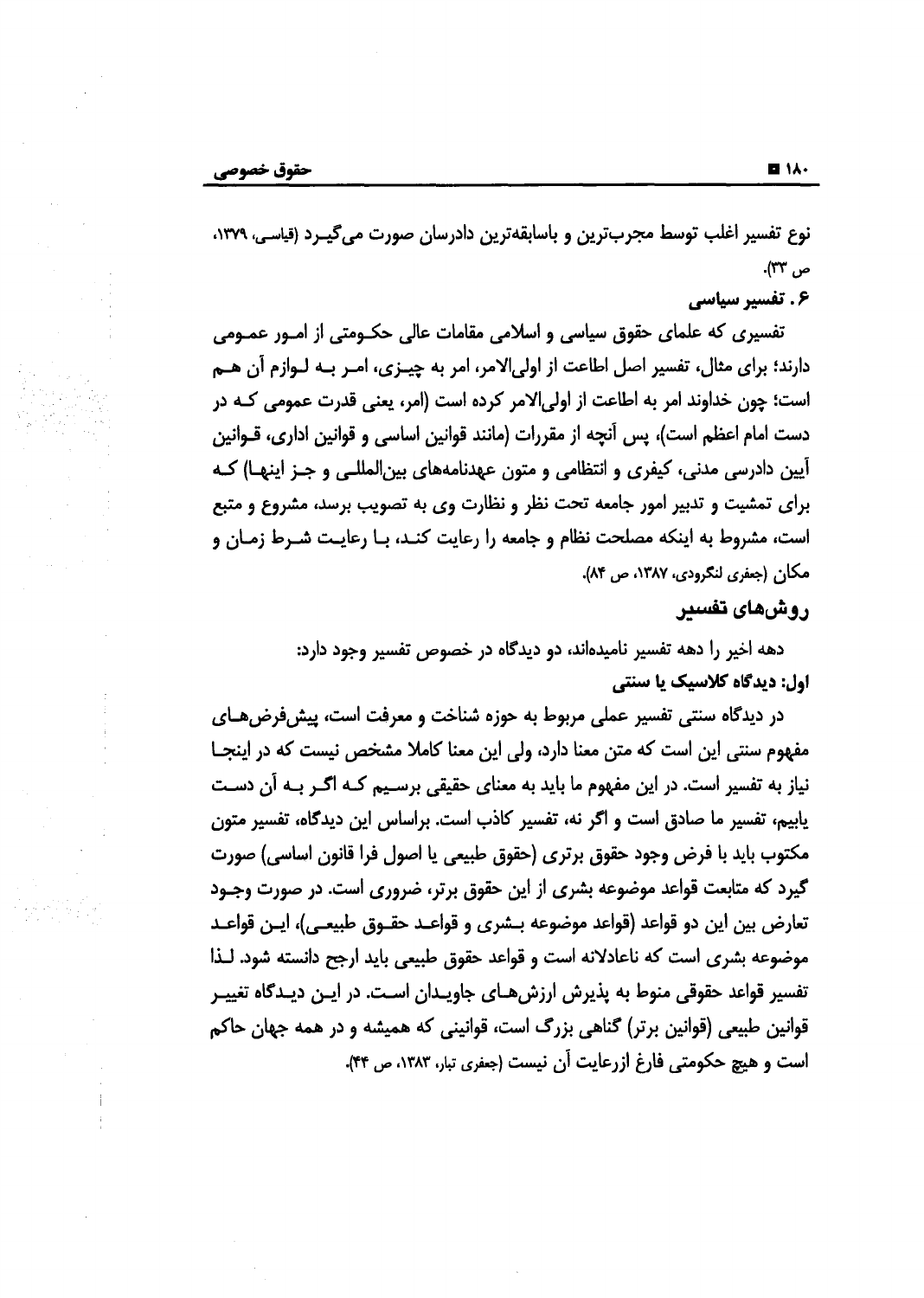دوم: ديدگاه واقع گرا

در واقعګرایی، ماهیت تفسیر مربوط به حوزه اراده است و نوعی ګـزینش و انتخــاب در تفسیر صورت می گیرد، در مفهوم واقع گرا، تفسیر عملی انتخابی است، متن معانی مختلفی دارد که ممکن است مورد استناد قرار گیرد، که مفسر باید یکی از آنها را انتخاب کند. مثلاً در نظام واقع گرایی حقوق آمریکا معتقدند که نظریه تفسیری را باید انتخاب نمـود کـه بـه گرایش عمومی جامعه نزدیک است و به پیشرفت جامعه کمک می کند. مثلاً امروزه سـقط جنین مخالف قانون اساسی است، ولی روزی ممکن است که تفـسیر مـا از همـین قــانون اساسی عوض شود. اگرچه در نهایت، یک قانون اساسی بر ما حــاکم اسـت (ادلـی، ۱۹۹۰، ص ٨٧) به موجب این دیدگاه، اراده قانون گذار به چیزی نظر میافکند که تحقق و ثبوت واقعی یافته است. حقوق واقعی همان است که به موجب اراده قانون گذار به عنوان قـانون وضـع شده است، چیزهای دیگر حقوق نیستند، اگر چه که ممکن است، اخلاق یا عـرف وعـادت باشند (جغرى تبار، ١٣٨٣، ص ٣۴).

متدلوژی یا روش شناسی تفسیر متأسفانه در کشور ما جایگاه معلومی ندارد و این باعث می شود که کسی که قانون را تفسیر می کند، هیچ مبنای محکمی برای خود نداشته باشـد. براساس دو دیدگاه قبلی (سنتی و واقعگرا) روشهای تفسیر هم متفاوت است: در مفهـوم کلاسیک روش تفسیر، روشی است که ما را به شناخت می رساند یا به آن نزدیک می کنـد، از بهترین ابزارها در این زمینه رجوع به مذاکرات مجلس شورای اسلامی است که ما را به شناخت معنای حقیقی تفسیر می رساند. در مفهوم رئالیستی، فرایند شناختی در کار نیست، بحث از مفید و مفیدتر بودن است و نه صدق و کذب. روش های تفسیر ابزارهـایی هـستند که کمک میکنند تا ما به عنوان مفسّر، نتیجه مطلوب خود را توجیه کنیم (شریف، ۱۳۸۴، ص ۱). بر این اساس، روشهای مختلفی که در تفسیر متون حقوقی کارایی دارند، عبارتند از: روش تفسير دلالي (لفظي)

که در این شیوه، تفسیر براساس نشانهشناسی و لفظشناسی صورت میگیرد. هر کلمـه در هر ماده قانونی یک معنا دارد و مفـسر آن، کـاری بـا گوینـده آن نـدارد، بلکـه معنـای قراردادی و عرفی واژه مورد توجه است. مهم نیست که مقصود گوینده واقعا همین معنــای واقعی (عرفی و قراردادی) بوده است و یا معنای دیگری مدنظرش بوده است. ولی در فقـه که برای شارع و گوینده متن اهمیت قایل هستند، این گونه نیست.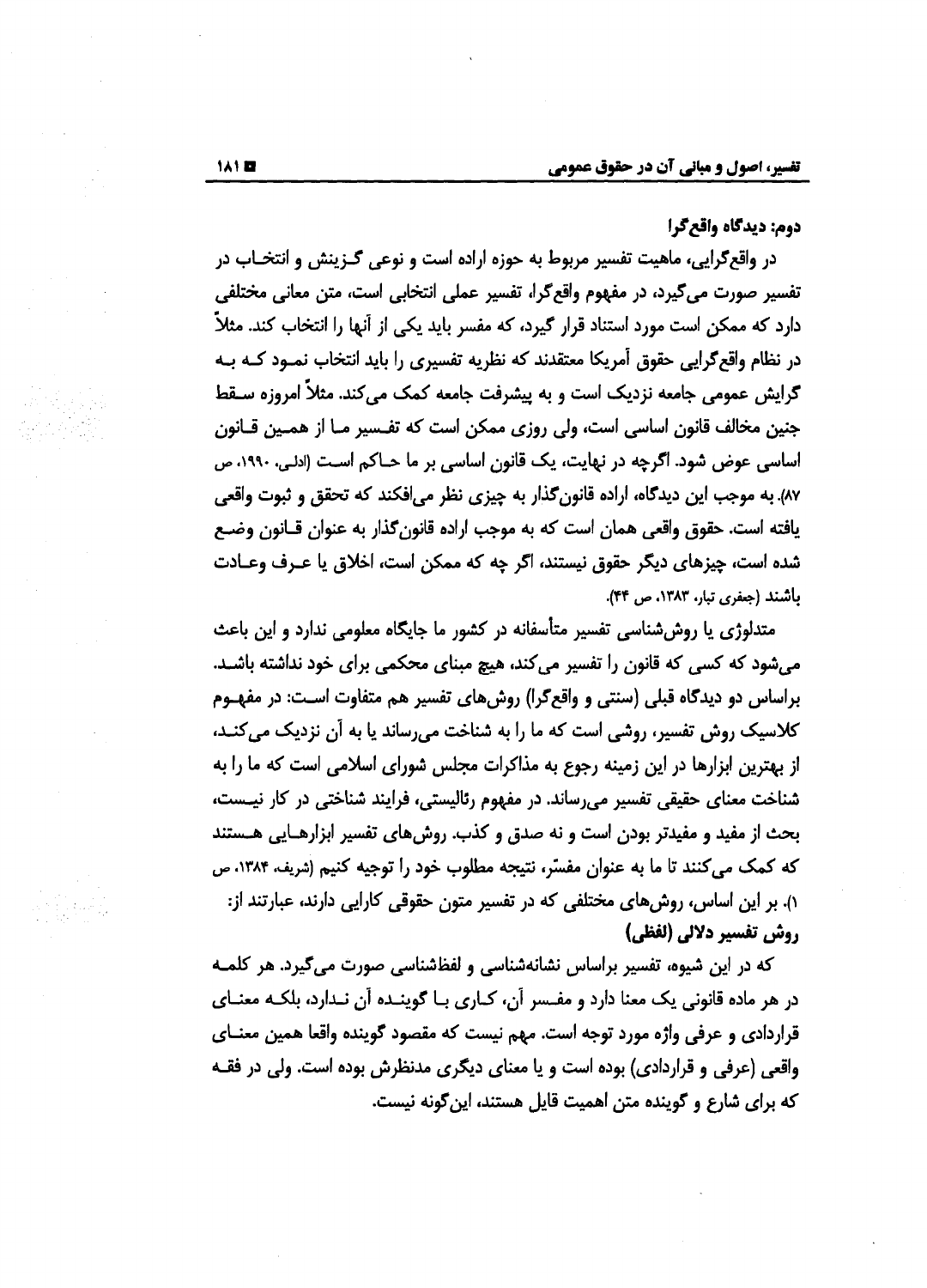روش تفسير ژنتيك

در این روش مفسر در پی کشف اراده واقعی قانون گذار است (از طریق صورت مشروح مذاکرات مجلس یا کارهایی که پیش از تصویب قانون مورد تفسیر به عنـوان مقـدمات آن صورت گرفته است، مثل سوابق تنظیم لایحه که می توانند مراد مقنن راکشف نماینـد.) در این شیوه اهمیتی برای معانی عرفی کلمات قایل نیستند، بلکه اصطلاحات خاص گوینده مورد توجه است.

روش تفسیر سیستماتیک یا نظامگرا

در این روش هر بخشی از متن براساس متون دیگر یا بخشهای دیگـر همـان مـتن تفسیر میشود، مانند روشی که علامه طباطبایی در تفسیر المیزان به کار ب رده است و از آن به روش تفسیر «قرآن به قرآن» یاد میشود.

استدلال این روش این است که نظام حقوقی یک نظام و ساختار است کـه اجـرای آن اصولاً باهم سازگاری دارند، اگرچه ممکن است که تناقض به سیستم راه یابد. روش تفسير وظيفهكرا

این روش در ایران زیاد یافت میشود و از متن قانون به دنبال یک هـدف و وظیفـه می باشند، مثلا هدف و وظیفه قـانون کـار، حمایـت از کـارگران اسـت کـه از روح قـانون استنباط می شود، بنابراین، این قانون، باید به نحوی تفسیر شود که به این وظیفـه خدشـه وارد نشود. این روش را روش تفسیر «غایتگرا یا فرجامشناختی» هـم مـیiمنـد. در ایـن روش قصد قانون كذار از كلمات مدنظر نمىباشد، بلكه هدف و غايت قانون كذار موردتوجـه است (شريف، ١٣٨۴، ص ۵).

### روش تفسير احتياطي يا مصلحتگرا

اساسا قانون تابع مصلحت اجتماعي است و نه مصلحت اجتماعي تابع قانون. وقتي كـه مصلحت معینی که محتوای قانون را تشکیل میدهد، تغییـر مـیکنـد، نگهـداری صـورت قدیمی أن كاری لغو و بیهوده است. بنابراین مراد مقـنن برحـسب تغییـر مـصلحت تغییـر می کند (جغری لنگرودی، ۱۳۸۳، ص ۱۱۴).

#### روش تفسير منصفانه يا اخلاقي

در این روش، جهت ارایه تفسیر مناسب باید براساس اصل انصاف قضاوت کرد. انصاف و عدالت دو مفهوم اخلاقی هستند که بین آن دو، تشابه زیادی وجود دارد و گاهی اوقـات به جای هم به کار میروند؛ اما عدالت با حقوق ارتباط بیشتری دارد، قواعد حقوقی ماننـد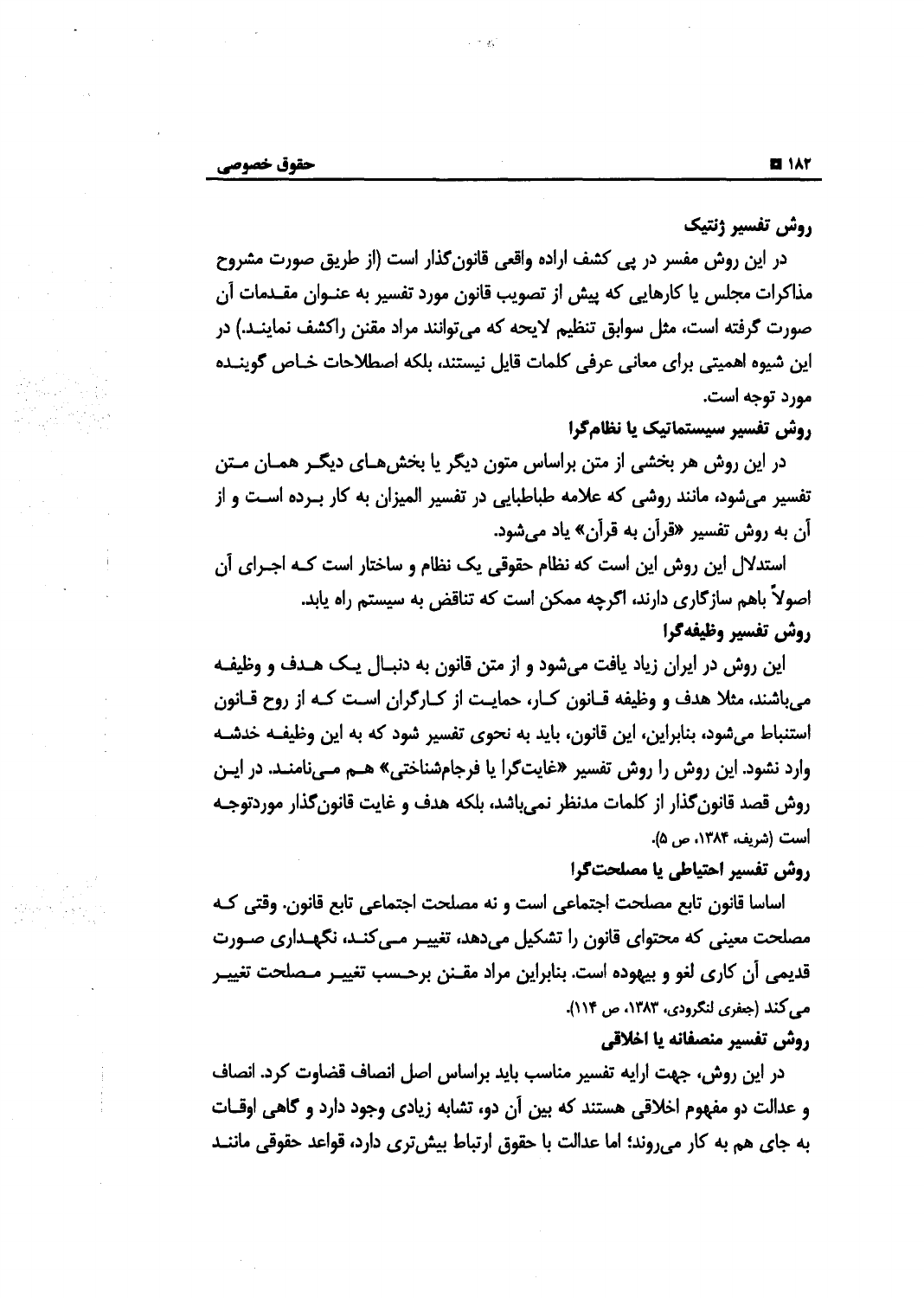عدالت همگانی است و بسیاری از دانشمندان هدف هر دو را یکی دانستهاند، ولی ارتبیاط انصاف با اخلاق نزدیک تر است. در هر رابطه حقوقی انصاف حکم خاص دارد و مقتـضیات مخصوص مانند صفات اشخاص را مدنظر قرار مى دهد؛ عدالت اقتضا دارد كه متعهـد بايـد به عهد خود وفا كند، اما انصاف نظر مى دهد كه به او مهلت داده شود يـا از ميـزان طلـب کاسته شود. انصاف احساس مبهمی از عدالت است که در زمان اجـرای قواعـد حقـوقی در اشخاص به وجود میآید و وسیله تعدیل و متناسب ساختن آنها با مـوارد خـاص مـیشـود (کاتوزیان، ١٣٧٩، ص ٢٥٣).

## روش تفسیر بر مبنای حقوق طبیعی

در این روش، قاضی باید قوانین را بر مبنای واقعی خود، کـه همـان حقـوق فطـری و طبیعی است، منطبق کند. برای مثال میدانیم که بـه موجـب قـوانین بـرادر تـوانگر هـیچ تکلیفی در تأمین معاش خــواهر درمانــده خــود نــدارد، ولــی اخــلاق او را ملــزم بــه انفــاق میشناسد. پس اگر این برادر به قصد پرداختن دین وجدانی خود، مالی به خواهرش بدهـد، حق استرداد آن را ندارد و کار او پرداخت دین است، نه بخـشش. در ایــن نگــرش قــوانین موضوعه كامل و كافي نيستند و هميشه داراي نقص هـستند و تـا أنجـايي قابـل اعتمـاد هستند كه با قوانين طبيعت مورد مطابقت قرار كيرند (ادلى، ١٩٩٠، ص ١٠٨).

### اصول حاکم بر تفسیر

اصول عام هاکم بر تفسیر 1. واقع گرا بودن

زندگی حقوقی، زندگی منطقی نیست، زندگی تجربی است، ما زیـاد حقـوق را منطقـی گرفتهایم، چه در استدلالهایمان، چه در گفتارهایمان و چه در کردارمان. حقوق علم الفاظ نیست، حقوق قانون زندگی است و قانون زندگی همانگونه که تغییر میکند، قــوانین هــم تغییر میکند و با زندگی پیش می روند و قانون گذار که نمی تواند پابهپای تحولات اجتماعی پیش برود و مدام به وضع قانون تازه مبادرت ورزد، زیرا در این صـورت بــا تــراکم قــوانین مواجه میشویم. لذا در اینجا تفسیر قانون امری ضروری است و مفسر بایـد در ایـن کـام، واقع گرا باشد. دو شعار حقوقی داریم، شعار اطاعت از قـانون و شـعار تمهیـدگریز از قــانون. شعار اطاعت از قانون وظيفه توده مــردم اســت، ولــي شـعار تمهيــدګريز از قــانون، وظيفــه خاصان است، کسانی که می خواهند از قانون بد بگریزند و به سمت عدالت روند. وقتی کـه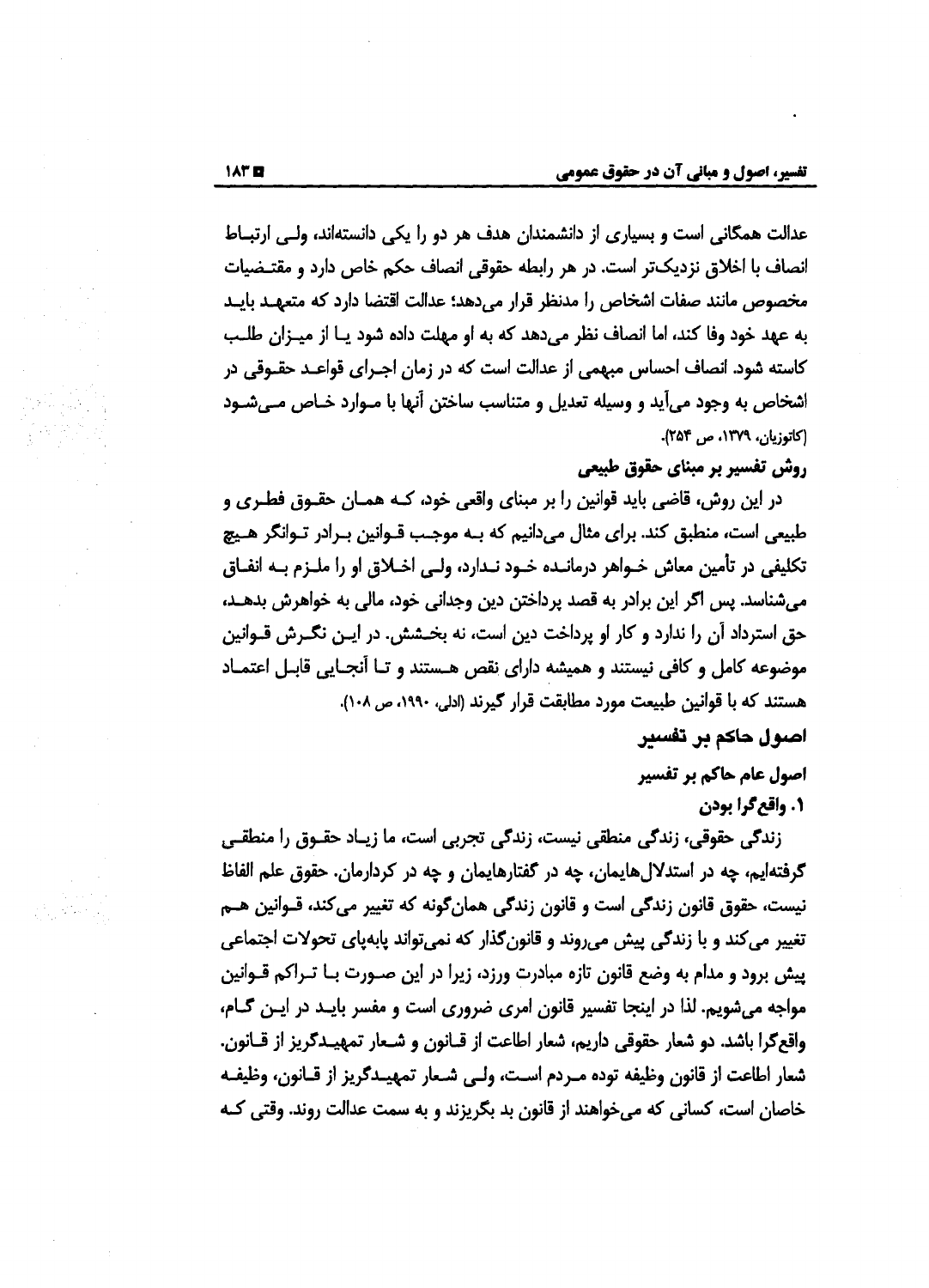با قانون ظالمانهای برخورد می کنیم، وظیفه ما این است که قــانون را بــه گونــهای تفــسیر كنيم كه ما را به سمت عدالت پيش برد، يعني اگر بر سر دوراهي قرا گرفتـهايـد كـه يـك نحوه تفسیر شما را به سمت عدالت پیش می برد و نحوه دیگر تفسیر شما را به سمت ظلم میرساند، باید طرفی را بگیرید که عادلانه است. **2. اهمیت به نیازهای اجتماعی** 

تفسیر قانون، باید به گونهای باشد که با نیازها، آرمانها و خواسـتههـای مـردم جامعـه منطبق باشد، قانون و تفسیر قانونی که در مقابل خواستههای مردم قرار بگیرد، ک**ـ**مکـم از جهان واقعيت خارج ميشود، لذا بايد در مقام تفسير از نيازمنديها و خواستههـاي عمــومي ييروي كنيم.

3. عطف به ماسبق شدن

اصل بر این است که قوانین جز در موارد استئنایی، عطف به ماسبق نمـی.شـوند، ولـی چون قوانین تفسیری، قاعدهگذاری جدید نیستند و معانی درست مقـررات گذشـته را بیــان میکنند، به حکم طبیعت خود به گذشته اثر میکنند. اجرای قوانین تفسیری درباره اعمـال گذشته با مفاد ماده ۴ قانون مدنی به ظاهر منافات ندارد، زیرا بنا به فرض، قاعده جدیــدی وضع نشده است و آنچه تـصويب شـده، معنـي درسـت قــانون ســابق اسـت. ولـي چــون قانون گذار، قاعده تازهای به نام تفسیر قوانین وضع می کند، تأثیر قوانین تفسیری به گذشته در عمل استثنای مهمی بر قاعده کلی است (کاتوزیان، ۱۳۷۶، ص ۲۳۱). **۴. رعایت اصول حقوقی** 

قاضی یا مفسر، در مقام تفسیر باید پایبند به اصول حقوقی باشد. بـرای مثـال، اصـل قانونی بودن جرایم و مجازاتها، در راسـتای حفاظـت از حقـوق و آزادی،هــآی شـهروندان وضع شده است، یعنی برای حمایت اشخاص در مقابل تجاوز دولتها، تـشخیص جـرم و اعمال مجازاتها برعهده قانونگذار گذاشته شده است، ما نباید پیوسته بـا اسـتثنا بـه ایـن اصل خدشه وارد كنيم (نوربها، ۱۳۷۶، ص ۳۲۵). ۵. پرهيز از قاعدهگذاري در مقام تفسير

در مقام تفسیر، مفسر باید در چارچوب قــانون حرکـت کنـد، و در پرتــو اصــول تفــسیر صلاحیت قاعدهگذاری (قانون جدید) نداریم. بر این اساس تفسیر قانون، هنری اسـت کـه مبتنی بر علم است معنی آن این است که:

اول اینکه از لحاظ عملی باید خواستهها و نیازها با بیطرفی کامل کشف شود.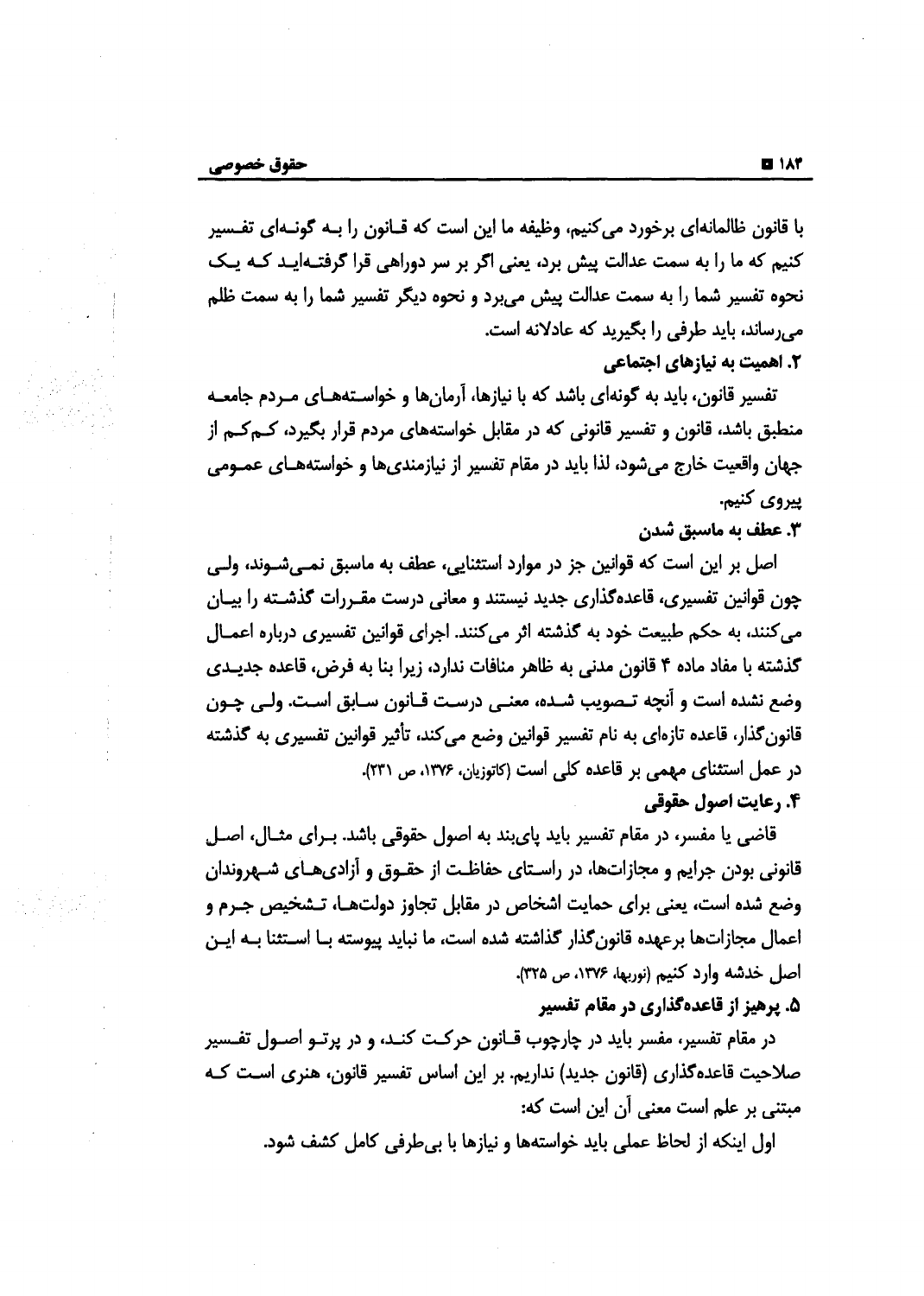دوم، مفسر باید از لحاظ هنری تـشخیص دهـد کـه کـدامیـک از ارزش هـا بـر دیگـر ارزشها، برتری دارد و ارزش مقدم را بر ارزش پایینتر، ترجیح دهـد (کاتوزیـان، ۱۳۷۷، صـص  $(1 -$ 

اصبول خاص تفسیر در حقوق عمومی

اصل حاكميت قانون

اصل حاكميت قانون يا تفوق قانون يكي از اصول مهم حقوق عمومي است و معنى آن این است که کلیه قوا و سازمانهای عمومی مکلف شوند تا در تصمیماتی که میگیرنـد و اعمالی که انجام میدهند، رعایت قوانین و مقررات را بنماید. تابع کردن کلیه دستگاههـا و سازمانهای عمومی و اشخاص خصوصی به قانون، نتیجه پیشرفت اندیشه لیبرالیسم است که حکم میکند، افراد در برابر دولت تأمین داشته باشند و مأموران عمومی نتواننـد حقــوق مردم را تضییع کنند.

حاکمیت قانون یک مفهوم کلی است که شامل کلیه قوای حکومتی میشود، بـه ایـن معنی که کلیه فعالیتهای عمومی اعم از قانون گذاری، قضایی، اجرایی و اداری تابع قانون هستند و افراد می توانند با مراجعه به مراجع صلاحیتدار از تخلف یا تخطی آنها جلـوګیری کنند. برابر این اصل، قوه قانون گذاری تابع قــانون اساســی اسـت و یــک دادگــاه عــالی و مستقل و بی طرفی به نام شورای نگهبان ناظر بر اعمال قانون گذار است. هــمچنـین قــوه قضاییه تابع قانون است و دیوان عالی کشور بر احکام صـادره از دادگـاه نظـارت دارد کـه برخلاف قوانین حکم ندهند و هرجا که أن را مغایر با قانون یافت، نقـض مـی/کنـد. برابـر اصل حاکمیت قانون مقامات قوه مجریه هم مکلف به رعایت قوانین و مقـررات هـستند و به جهت این امر سازمان بازرسی کل کـشور و دیـوان عـدالت اداری، دو ضـمانت اجـرای اساسی در مقابل قوه مجریه است و به تخلفات مقامات و مأموران دولتی رسیدگی می کند. بنابراین مفسر قانون و مقررات در مقام تفسیر باید به مسأله برتری قانون و رعایـت اصـل حاکمیت قانون توجه داشته باشد و باید در تفسیر به گونهای عمل کند کـه بـه ایـن اصـل خدشه وارد نشود (طباطبایی مؤتمنی، ۱۳۸۲، ص ۲۱۴). در کار تفسیر قــانون بــه وســیله قــضات و علمای حقوق دو راهکار وجود دارد:

> الف) تفسير قانون بدون توسعه و تضييق مدلول قانون. ب) تفسير قانون با توسعه.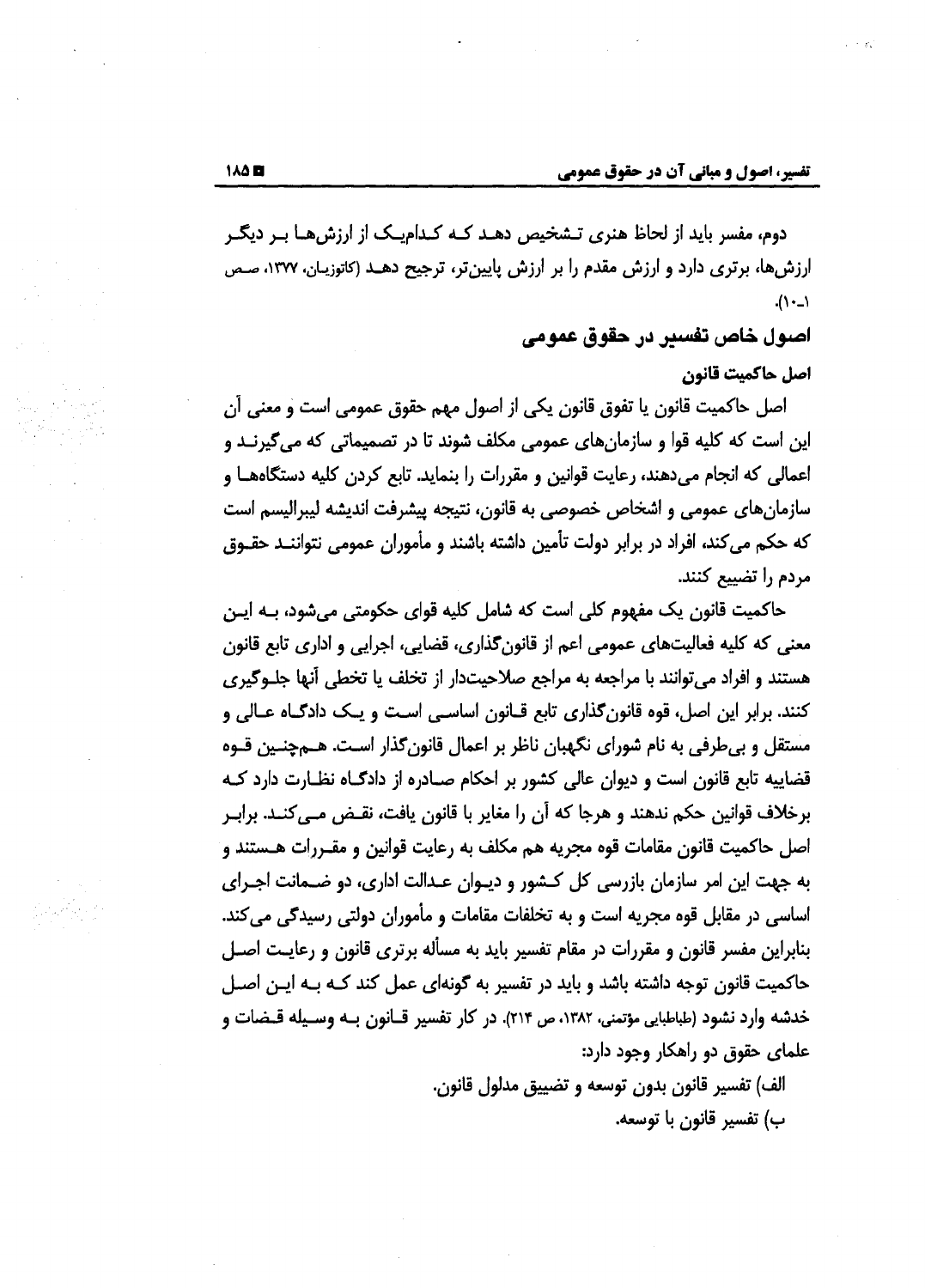در موارد زیر مدلول قانون را نباید توسعه بدهیم، یعنی تفسیر موسعی نباید بکنیم: ۰۱ قوانین مالیاتی و عوارض، ٢. قوانين جزا: شک به نفع متهم تفسير مي شود، ٣. قوانين حجر، ۴. در مقام شک در قدر تعهدات عاقد، شک به نفع متعهد عقد تفسیر میشود (جغری لنگرودي، ١٣٨٧، ص ٨۴).

۵. قوانین مسؤولیت مدنی و انتظامی.

اصل صلاحیت

صلاحیت مجموعه اختیاراتی است که به موجب قانون برای انجام اعمـال معینـی، بـه مأمور دولت داده میشود. صلاحیت در حقوق عمومی شـبیه اهلیـت در حقـوق خـصوصی است؛ زیرا در هر دو صحبت از این است که آیا شخص اختیار، انجام یک یـا چنـد عمـل حقوقی را دارد؟ با این وجود، هدف آنها یکی نیست. زیـرا در حقــوق خــصوصی منظــور از اهلیت نداشتن، تأمین منافع همان شخص است که ممکن است، صغیر یا محجور باشد، در حالی که صلاحیت نداشتن مأموران دولتی به جهت حفظ منافع عمومی در مقابل تجاوزات و تعدیات آنها است. و به تجربه ثابت شده است که هر قـدر صـلاحیت مـأموران محـدود باشد، خطر خودسری و استبداد آنها کمتر است. لذا مقام مفسر در تفسیر مواد قانون باید به اصل عدم صلاحیت که به عنوان یک قاعده اساسی در حقوق عمومی است، توجـه داشـته باشد و تفسیر خود را براساس این اصل استوار کنـد. بـر ایـن اسـاس، هـیچ مقـام دولتـی صلاحیت انجام عملی را ندارد، مگر اینکه طبق قانون مجاز باشد. برعکس، اهلیـت کـه در حقوق خصوصی اشخاص اهلیت انجام هر عملی را دارند، مگر اینکه به موجب قانون منـع شده باشند (طباطبایی مؤتمنی، ۱۳۷۳، ص ۴۳۳). اصل اقتدار

در حقوق خصوصی، روابط حقوقی افراد مبتنی بر زور و قدرت نیست، حقوق و تکـالیف افراد را قانون تعیین می کند، در کنار یا ذیل قانون، اراده موافق افـراد اسـت کـه رابطـه را تنظیم میکند، در هر صـورت اراده یکـی بـر دیگـری تحمیـل نمـیشـود، مگـر در امـور خانوادگی، که به استناد ماده ۱۱۰۵ قانون مدنی ریاست خانواده از خصایص شـوهر اسـت. ولي در حقوق عمومي، اصل اقتدار حاكم است، دولت حق دارد كه در صورت لزوم به طــور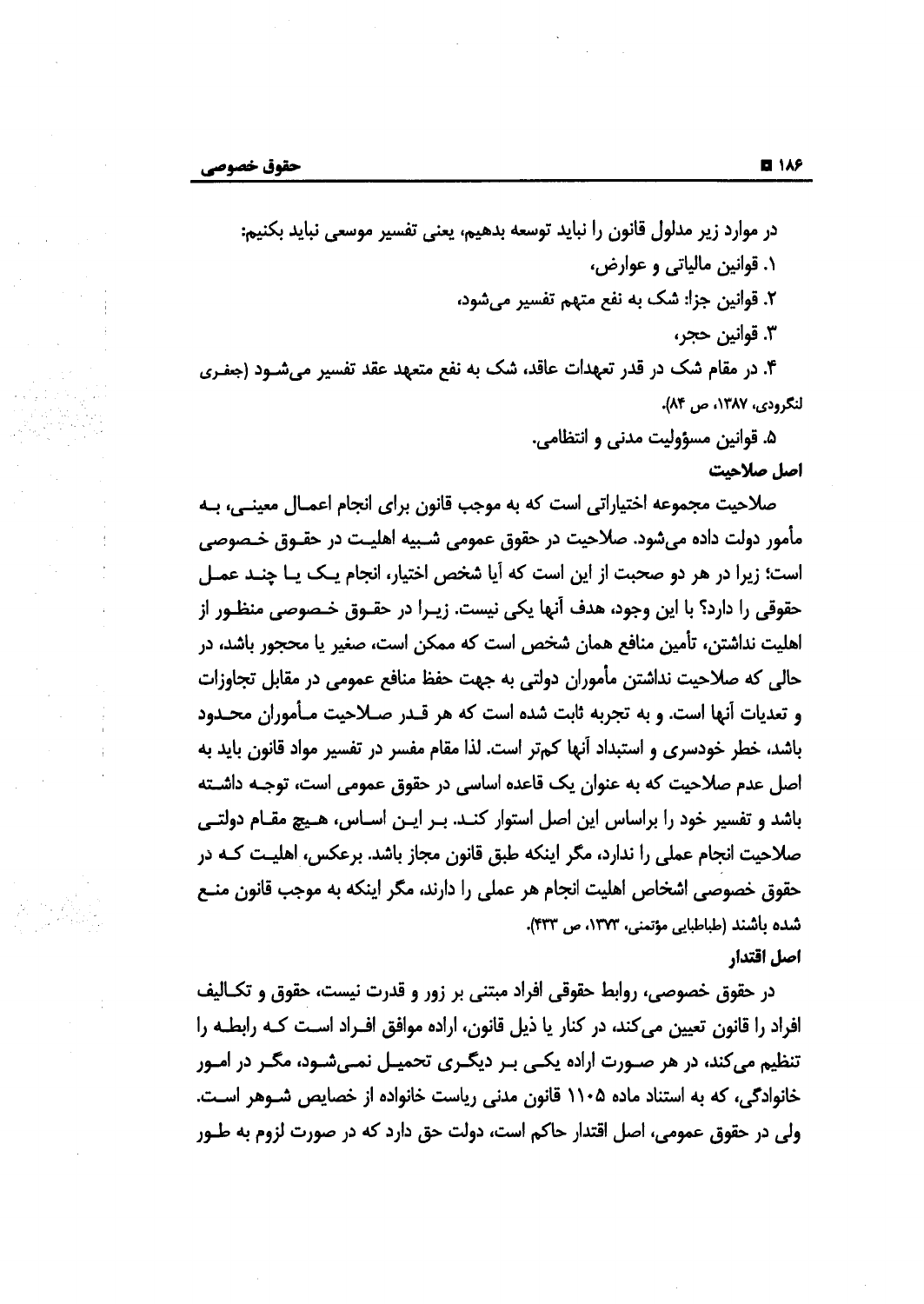یک جانبه تعهدات اضافی به پیمانکار خود تحمیل کند و یا آنها را به لحاظ منـافع عمـومی فسخ و لغو کند. یا در مواردی که دولت در جهت اجرای طرحهای عمرانی نیـاز بـه زمـین دارد و چه بسا مالکان حاضر به فروش زمین خود نیستند و دولت نمی تواند به آسانی و بـه قیمت عادله آن را تحصیل کند، در چنین مواردی دولت مجبـور اسـت کـه بـا اسـتفاده از قوانین خاص، از مالکان سلب مالکیت نموده، تا منافع عمومی تأمین شـود. لـذا در تفـسیر قواعد حقوقی باید به اصل اقتدار توجه داشته باشیم و نظریه تفسیری را اتخاذ کنیم که بـا این اصل حقوقی در تعارض نباشد.

### اصل مسؤوليت و پاسخگويي

اصل مسؤولیت که مکمل حاکمیت قانون است، وقتی کـه افـراد و مقامـات در انجـام وظايف خود مرتكب جرم يا تخلفي شوند، بايد مورد تعقيب قرار كيرند و براي انجام اعمــال خود پاسخ گو باشند و دلیل اقدام به عمل را تـشریح کننـد. اساسـیتـرین فـرض حکومـت دمکراتیک این است که دولت در برابر مردم مسؤول است. اما عقیده به مسؤولیت دولت دو بعد دارد: یک بعد آن، این است که دولت در برابر مردم یاسخ\$و باشد، برای کارایی یک نظام سیاسی دمکراتیک، لازم است که شهروندان همیشه راههایی در اختیار داشته باشـند که با استفاده از آنها مقامهای دولتی در برابر اعمال و تصمیمات خود پاسخ گو باشند و بُعـد دیگر آن، این است که دولت با حس مسؤولیت کار کند. بنابراین در تفسیر قواعـد حقــوقی بايد مبنا، اصل مسؤوليت و پاسخ گويى مقامات دولتى باشد. اصل حفاظت از حقوق و أزاديهاي عمومي

آزادیهای عمومی عبارتست ازمجمــوع حقــوقی کــه بــرای افــراد، نــوعی اســتقلال و خودسازمانی در زمینههای مختلف زندگی فردی و اجتماعی تأمین می کند و این حقـوق از لحاظ رشد شخصیت انسانی ضروری شناخته میشوند. پروفسور ریورو دو عنـصر را داخـل در تعریف مفهوم آزادی میداند؛ یکی عنصر مادی برای مثال آزادی رفت و آمـد، گــزینش مسکن، مصونیت از تعرض نسبت به جان و مـال، ابـراز عقایـد، اصـل برائـت، شـرکت در اجتماعات و دیگری عنصر سازمانی، یعنی اینکه قـانون گـذار آزادی مزبـور را بـه رسـمیت بشناسد و مورد حمایت مؤثر قرار بدهد و رعایت آنها را تـضمین کنـد، از طریـق برقــراری اصل تفکیک قوا، مسؤولیت، پاسخگویی، مشروعیت، کنترل بر اعمـال دولـت و اداره امــور کشور به اتکای آرای عمومی است، لذا مفسر در مقام تفسیر باید به گونهای عمل کند ک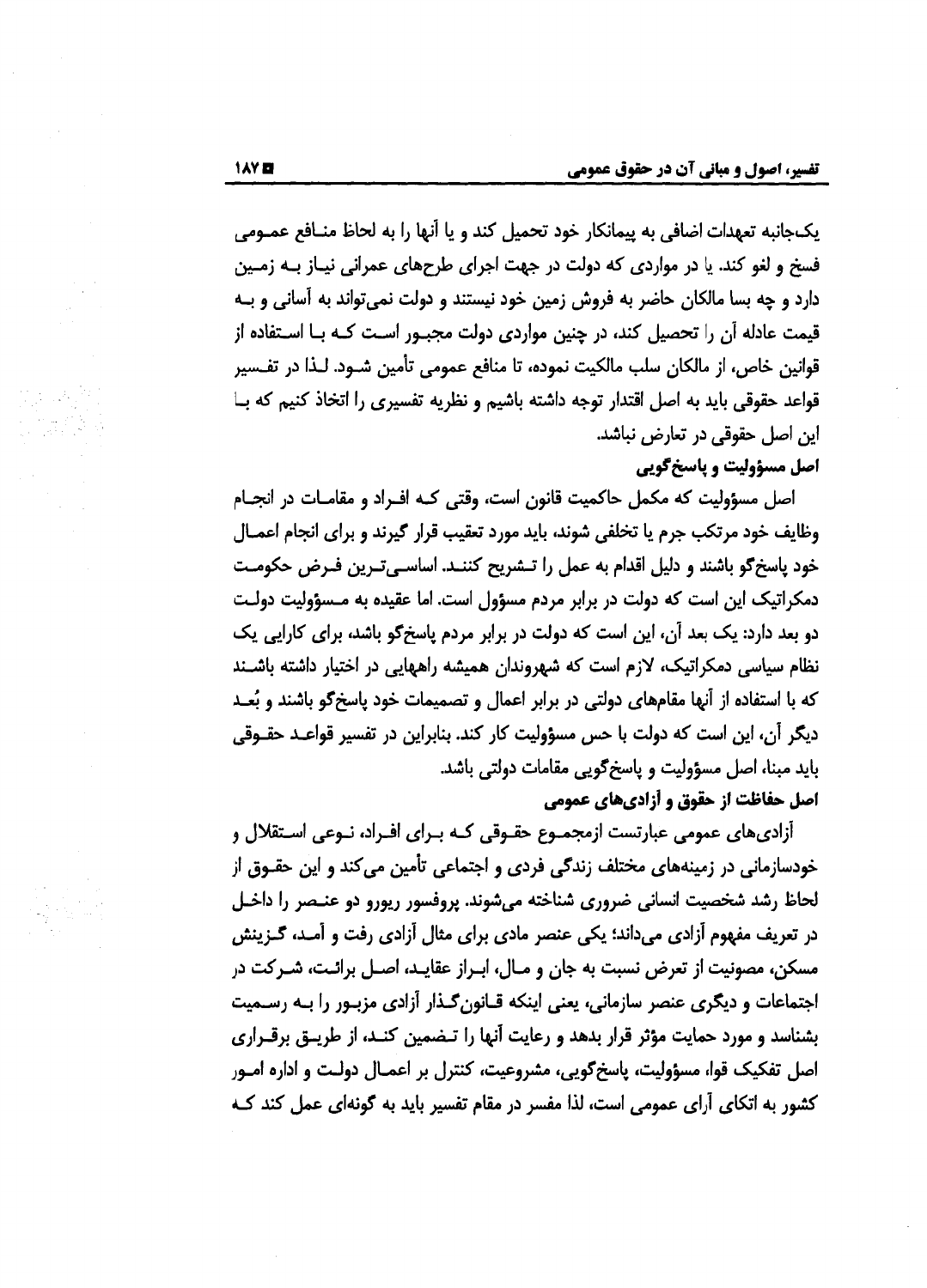امکان آزادسازی کلیه ظرفیتهای مذکور فراهم گردد و زمینـه تـضییع و تـضییق حقـوق مذكور ايجاد نشود.

اصبول حاکم بر تفسیر قانون اساسی

1. اصل برتري قاتون اساسي

اجرای قانون اساسی به عنوان یک قانون بنیادی و نمـاد اراده مؤسـس کـشور، وقتـی تأمین میشود که قانون گذار عادی نتواند قانونی برخلاف آن وضع کند و در صورت وضـع چنین قانونی، مرجعی باشد که آن را لغو کند.

فلسفه كنترل قوانين عادي و انطباق أنها با قانون اساسی ناشی از دو چیز است:

الف) برطبق یک اصل کلی، که در حقوق عمومی پذیرفته شده است و نظـم و ثبـات ساختار سیاسی و اداری کشور بر آن قرار دارد و همان گونه که بین مقامات سلسله مراتبـی وجود دارد، بین مصوبات آنها نیز سلسله مراتبی است و چون قوه مؤسـس بـالاترین مقـام كشور است، مصوبات أن (قانون اساسي) نيز بر مصوبات ساير قــوا برتــرى دارد، لــذا هــيج مصوبهای نباید مغایر قانون اساسی باشد.

ب) قوه مقننه مانند هر قوه ديگر كشور، ممكن است از حدود قانون اساسی تجاوز كنـد و بنابراین، اصل حاکمیت قانون و حفظ حقوق و آزادی های افراد ایجاب می کند که مرجع مستقل و بی طرفی وجود داشته باشد تا بتواند قوانین عادی را بـا قـانون اساسـی مطابقـت دهد و در صورت تعارض با قانون اساسی، أن را ابطال کند و یا به ترتیبی از تـصویب أنهـا جلوگیری به عمل آورد.

در کشور ما طبق قانون اساسی مشروطیت، درباره نظارت قوانین حکمی وجود نداشته است و فقط در اصل دوم متمم قانون اساسی، نظارتی از لحاظ انطبــاق قــوانین بــا احکــام مذهبی پیش بینی شده بود که می بایـست ۵ نفـر از علمـای طـراز اول مرجـع تقلیـد آن را اعمال می کردند، ولی این اصل هرگز به مرحله اجرا در نیامد.

در حال حاضر، انطباق قوانین بــا قــانون اساســی و مــوازین اســلامی برعهــده شــورای نگهبان است (اصل ۹۱ تا ۹۹ قانون اساسی). به علاوه، اینکه مطابق قانون اساسی شورای نگهبان وظیفه تفسیر قانون اساسی را برعهده دارد که با تصویب سه چهارم اعـضای أنهـا انجام می شود (اصل ۹۸ قانون اساسی).

چند نکته در خصوص تفسیر قانون اساسی توسط شورای نگهبان قابل ذکر است: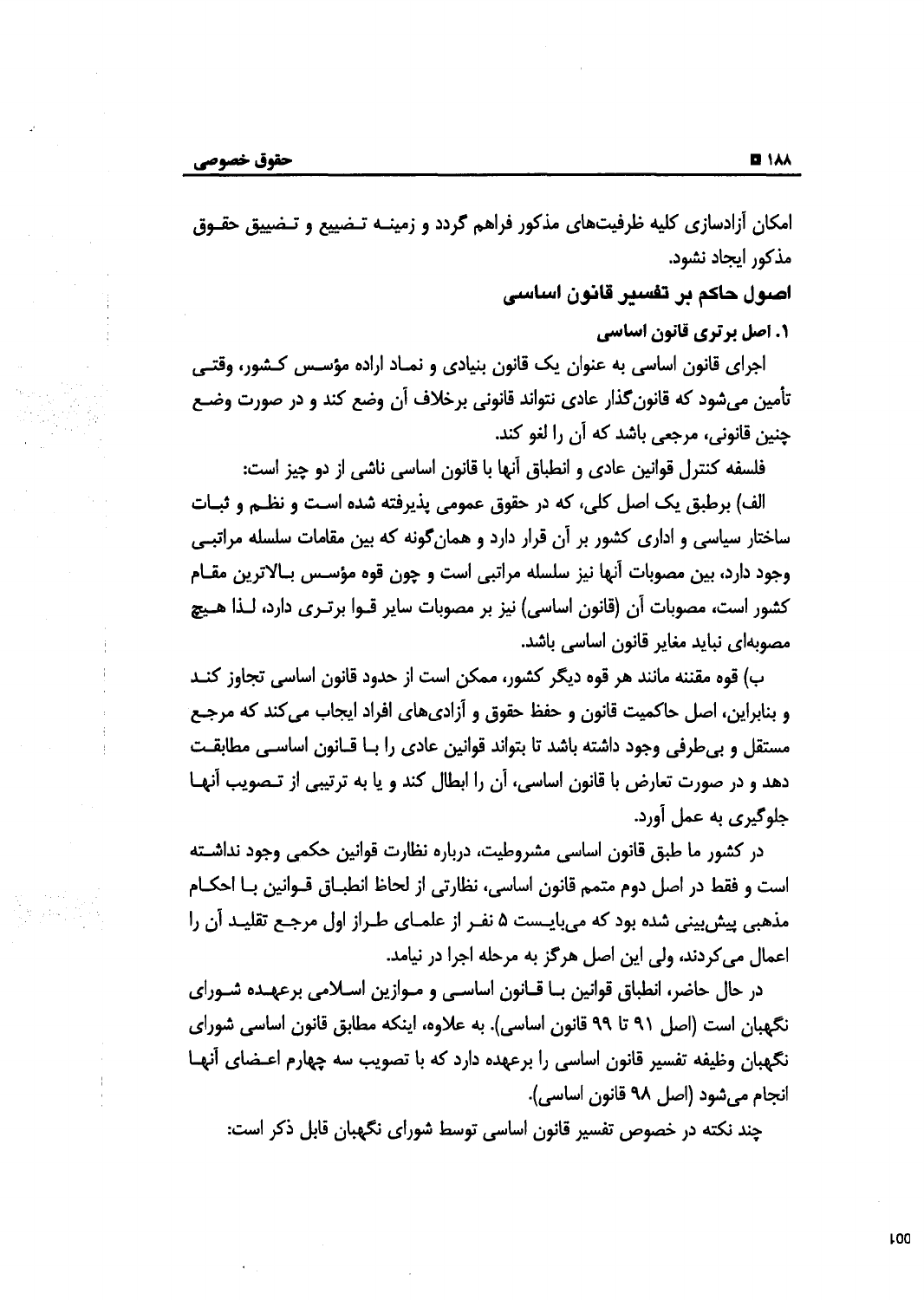۱. منع بازنگری قانون اساسی در قالب تفسیر، شورای نگهبان در مقـام تفـسیر قـانون اساسی، صلاحیت بازنگری قانون اساسی را ندارد، یعنی در مقام تفسیر قانون اساسی نبایــد قانون و یا قاعده جدیدی وضع نماید؛ چـرا کـه بـازنگری در قـانون اساسـی در صـلاحیت شورای نگهبان است که مقام رهبری پس از مشورت با مجمع تـشخیص مـصلحت نظـام طی حکمی خطاب به رئیسجمهوری موارد اصلاح یا تتمیم قانون اساسـی را بـه شـورای بازنگری پیشنهاد می کند (اصل ۱۷۷ قانون اساسی).

۲. تفسیر قانون اساسی، تفسیر حقوقی و قضایی است و متفاوت از سـایر انـواع تفـسیر است و لذا ما باید تفسیر قانون اساسی را از سایر انواع تفسیر جـدا کنـیم، بـر ایـن اسـاس تفسیر قانون اساسی باید براساس اصول اقامه دعوا، بیـان نظـرات مخـالف و موافـق و در جلسه علنی باشد.

۳. تفسیر قانون اساسی به جهت اینکه یک تفسیر حقوقی و قـضایی اسـت، و شـورای نگهبان در مقام دادگاه عمل میکند، لذا این تفسیر باید مستدل و مستند باشد (اصـل ۱۶۶ قانون اساسی').

۴. در خصوص تفسیر قانون اساسی، هیچ وقت مفسر قانون گذار نیـست، واضـح قـانون اساسی، مجلس خبرگان قانون اساسی است، ولی تفسیر آن برعهده شورای نگهبان است و این تفسیر شورای نگهبان، تفسیر قـانونی اسـت، یعنـی اعتبـار نظریـه تفـسیری شـورای نگهبان، همسطح قانون اساسی است.

لذا باتوجه به وظیفه خطیر شورای نگهبان در امر پاسداری از قـانون اساسـی و تفـسیر قانون اساسی، باید رویه شورای نگهبان به گونهای شکل گیرد که امکان آزادسـازی کلیـه ظرفیتهای قانون اساسی از جمله اصول مربـوط بـه تفکیـک قـوا، آزادیهـای عمـومی، حاکمیت قانون، اداره امور کشور به اتکای آرای عمومی، ولایت فقیه، دین و مذهب رسمی کشور و … وجود داشته باشد.

<sup>1.</sup> اصل یکصد و شصت و ششم قانون اساسی مقرر میدارد: «احکام دادگاهها باید مستدل و مستند به مواد قانون و اصولی باشد که براساس آن حکم صادر شده است».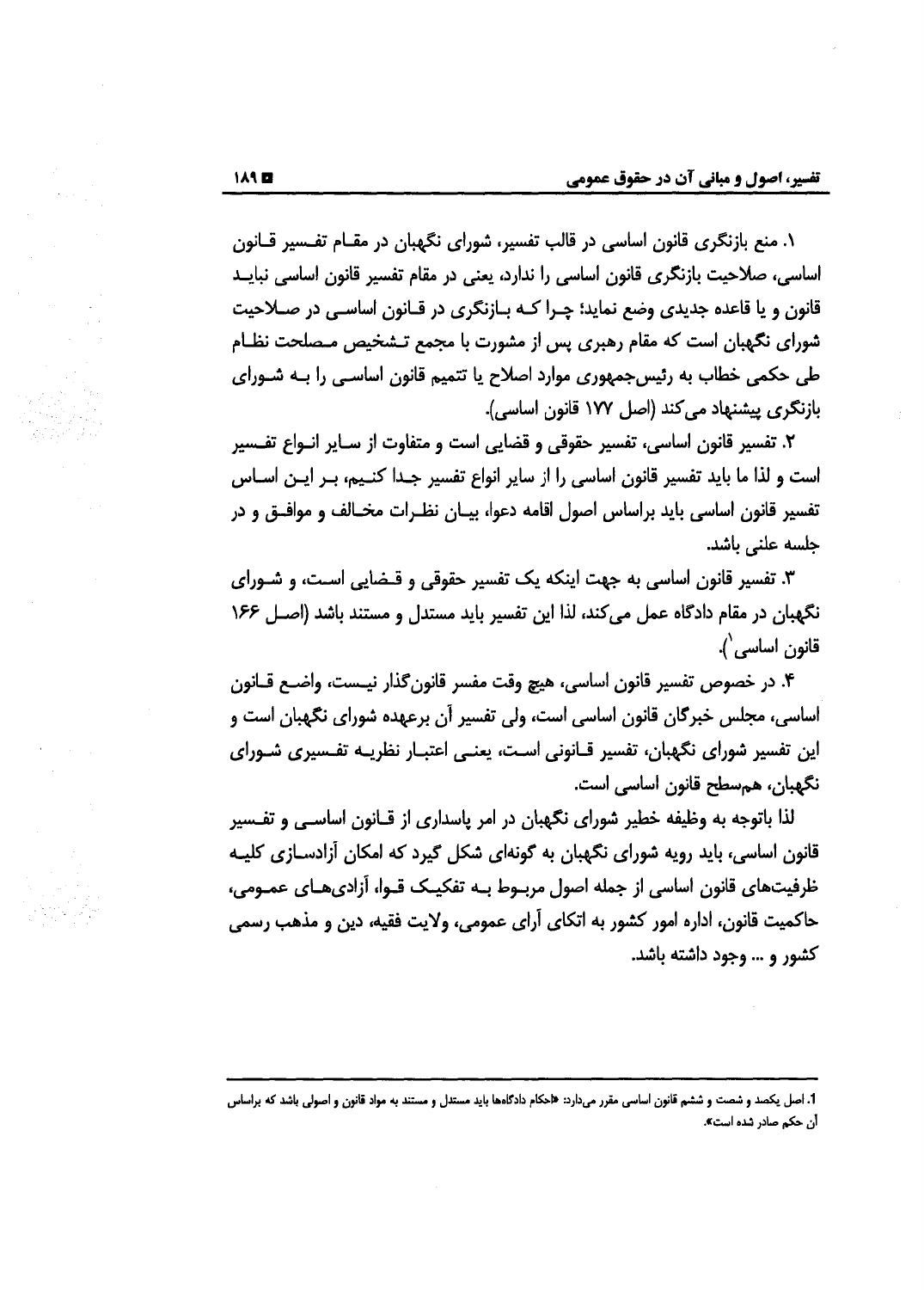اصل رعايت تشريفات

گفتیم که تفسیر قانون اساسی در صلاحیت شورای نگهبان است و تفسیری حقـوقی و قضایی است، بنابراین شورای نگهبان در مقام تفسیر باید رعایت اصول حقـوقی را بنمایـد؛ یکی از اصول حقوق عمومی، اصـل رعایـت تـشریفات اسـت، بـه ایـن معنـا کـه اعمـال صلاحیتها در چارچوب تشریفات و آیین ویژه ممکن است، برای مثـال، اصـل ۵۶ قـانون اساسی مقرر میدارد: «حاکمیت مطلق بر جهان و انسان از آن خداست و هـم او انـسان را بر سرنوشت اجتماعی خویش حاکم ساخته اسـت…»، از ایـن اصـل نبایـد اینگونـه نتیجـه بگیریم که حاکمیت ملی به هر شکلی قابل اعمال است و مـردم مـی تواننـد در خـارج از مجلس و در گردهمایی ها و راهپیمایی ها به وضع قانون بپردازند، بلکه وضع قانون و اعمال حاكميت ملي در چارچوب تشريفات ويژه ممكن است. ذيل اصـل ۵۶ مقـرر مـيدارد: «... ملت این حق خداداد را از طریقی که در اصول بعد میآید، اعمال میکند.» بنابراین اعمال حاكميت ملي در چارچوب انتخابات و يا همهپرسي ممكـن اسـت (اصـل ۵۸ و ۵۹ قــانون اساسے ,).

اصل توجه به ساختار قانون اساسی (اصل سازگاری بین اصول قانون اساسی)

به این معنا که هر اصلی از قانون اساسی را باید باتوجه به سایر اصول قــانون اساســی تفسیر کرد، چرا که قانون اساسی یک مجموعه منسجم است و باید به گونهای تفسیر شود که اصول مختلف اَن در تعارض با یکدیگر قرار نگیرند. یعنی معنی هر اصل را باید باتوجه به موقعیت و وضع آن در میان سایر احکام و اصول قــانون اساســی جــستجو کــرد، بــرای مثال، طبق اصل ۵۶ قانون اساسی جمهوری اسلامی ایران «حاکمیت مطلق بـر جهـان و انسان از آن خداست». بنابراین در جمهوری اسلامی ایران قدرت و حاکمیـت منـشأ الهـی داشته و متعلق به خداوند است، ولی اصل شـشم قـانون اساسـی دمکراسـی کـارکردی را موردتوجه قرار داده است و مقرر میدارد: «در جمهوری اسلامی ایران امور کشور بایـد بـه اتكاى أراى عمومى اداره شود، از راه انتخابات … يا از راه همه يرسى» و طبــق اصــل ١٧٧ اداره امور کشور به اتکای آرای عمومی از اصول تغییرناپذیر، یعنی اصـول بنیـادین قــانون اساسی میباشد.

بنابراین، اصل ۵۶ مبتنی بر نظام اعتقادی تئوکراتیک و اصل ۶ مبتنی بر نظام اعتقادی دمكراتيك است. اما ادامه اصل ۵۶ با الهام از مفهوم مشيت الهي، آشتي بين اين دو نظريه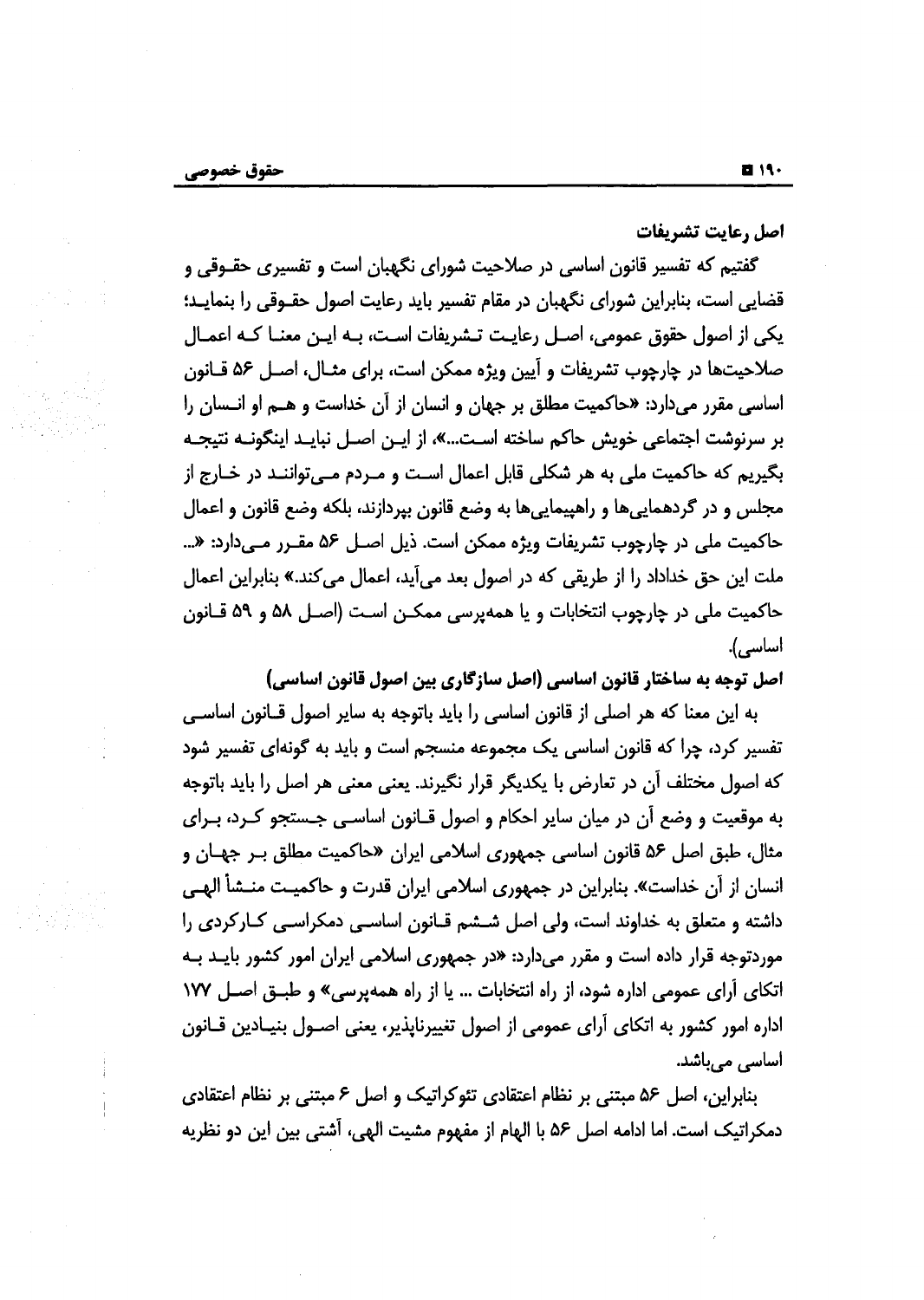است: «حاكميت مطلق بر جهان و انسان از آن خداست و هـم او انـسان را بـر سرنوشـت اجتماعي خويش حاكم ساخته است. هيچ كس نمي تواند اين حق الهـي را از انـسان سـلب کند یا در خدمت منافع فرد یا گروهی خاص قرار دهد و ملت این حق خداداد را از طروقبی که در اصول بعد می آید، اعمال می کنند». بدین ترتیب، منــشأ حاکمیـت الهــی، اداره امــور کشور از طریق دموکراتیک و براساس قــانون و «محـو هرگونــه اسـتبداد و خودکــامگی و انحصارطلبي» «بند ۶ اصل ۳ قانون اساسي» است (امير ارجمند، ۱۳۸۱، ص ۴۵). اصل ارجحیت حقوق بنیادین بر سازگاری اصول قانون اساسی

گفتیم که در تفسیر قانون اساسی باید به گونهای عمل کرد که مجموعه اصول قـانون در تطابق با یکدیگر باشند و وسیله نقض دیگر اصول قانون اساسی فراهم نـشود، در ایـن زمینه أنچه که درخصوص اصل سازگاری بین اصول قانون اساسی قابل توجـه مـی،اشـد، این است که در ایجاد وحدت بین اصول قانون اساسی، مفسر باید تمام تـلاش خـود را در جهتی به کار گیرد که ساختار قانون اساسی، حامی حقوق بنیادین افراد باشد. بـرای مثـال، اصل ۱۶۷ قانون اساسی به قاضی اجازه میدهد که در صورت سکوت قانون با اسـتناد بـه منابع معتبر اسلامي حكم قضيه را صادر كند. (اصل الزام بـه رسـيدگي و صـدور حكــم) و اصل ٣٢ قانون اساسي مقرر ميدارد: «حكم به مجازات و اجـراي آن بايـد تنهـا از طريـق دادگاه صالح و به موجب قانون باشد» (اصل قانونی بودن جرایم و مجازاتها) و اصل ۳۷ قانون اساسی مقرر میدارد: «اصل بر برائت است و هیچ کس از نظر قانون مجرم شـناخته نمی شود، مگر اینکه جرم او در دادگاه صالح ثابت شود» (اصل برائت). لذا قاضـی در مقـام صدور حکم در میان چند اصل کلی (اصل حاکمیت قانون، اصـل قـانونی بـودن جـرایم و مجازاتها، اصل الزام با رسیدگی و صدور حکــم و اصــل برائـت)، نــاگزیر از صــدور حکــم برائت میباشد.

اصل صحت تفويض اختيار

در هر جامعهای به موجب مقررات و نظامات آن، اختیاراتی به اشخاص داده مـیشـود، همان مصلحت که مقتضی اعطـای آن اختیـارات شـده، بـه منظـور اسـتفاده کامـل از آن اختیارات، اقتضا می کند که صاحبان اصلی آن اختیارات بتوانند اختیـارات خـود را از طریــق استناد به دیگری واگذار کنند، یعنی خود، مباشر به کار بستن آن اختیـارات نگردنـد، بلکـه نایب انتخاب کنند. در این زمینه اختیار هر فرد و مقام دو گونه است: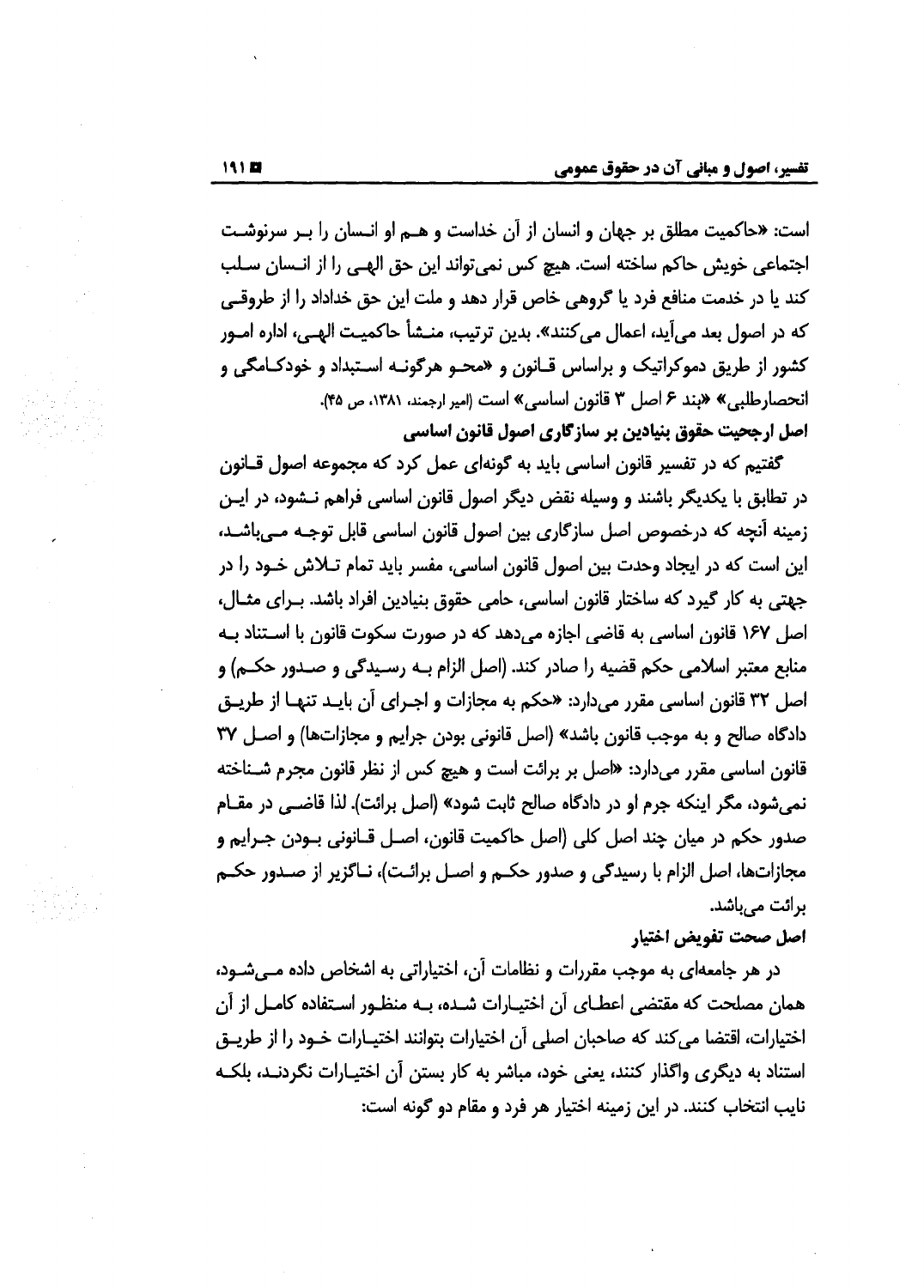الف: اختيار قايم به شخص، چنين اختياري قابل انتقال به غير نيست.

ب: اختیار غیر قایم به شخص، که این اختیار قابل واگذاری میباشـد (جغـری لنگـرودی، ١٣٨٣، ص ١٧٠).

براساس ذیل اصل ۱۱۰ «رهبر می تواند بعضی از وظایف و اختیارات خود را به شخص دیگری تفویض نماید. به نظر می سد که بر طبق این اصل مقام رهبری وظایف مذکور در بند ١ و ٢ اصل ١١٠ (تعيين سياستهاى كلى نظام و نظارت بر حسن اجراى سياستهاى كلي نظام) را به جهت اينكه جزء اختيارات قايم به شــخص نبــوده، بــه مجمــع تــشخيص مصلحت نظام واگذار نمودهاند، ولي وظايف ديگر مثـل فرمانــدهي كـل نيروهــاي مــسلح، اعلان جنگ و صلح و … که جزء اختیارت قایم به شخص رهبری است، را واگذار نکرده و خود هدایت و کنترل آنها را برعهده دارند، لذا مفـسر بایـد در مقـام تفـسیر اصـول قـانون اساسي، بين اين دو دسته از اختيارات (اختيار قايم به شخص، اختيار غير قايم به شــخص) تفکیک قایل شود.

اصل عدم ولايت بر جان و مال و عرض غير

ولایت به معنی سلطه است. در یک جامعه همیشه عدهای از افراد به حکــم قــانون بــر دیگران یک نوع سلطه دارند، برای مثال، کارمندان دولت در حدود صلاحیت خـود، نـوعی سلطه و ولايت بر افراد جامعه را دارند. بديهي است صاحب سلطه، توسـعه سـلطه خـود را می خواهد و این توسعه طلبی به ضرر دیگران است، به همین جهت، وظیفه قانون گـذاران و مفسران قوانین این است که از توسعه نابه جای سلطههـا جلـوگیری کننـد تـا موفـق بـه برقراری نظم در اجتماع و روابط اجتماعی شـوند. همـین معنـی را در قالـب «اصـل عـدم ولايت بر غير» ريختهاند، يعني اصل اين است كه هيچ فرد و هيچ مقامي تسلطي بر جـان و مال و عرض کسی ندارد و تسلط داشتن محتـاج دلیـل اسـت (جغـری لنکـرودی، ۱۳۸۳، ص ۱۷۱). این معنی در اصل ۲۲ قانون اساسی ذکر شده است، که مقرر میدارد: «حیثیت، جان، مال، حقوق، مسکن و شغل اشخاص از تعرض مصون است، مگــر در مــواردی کــه قــانون تجويز مي *ك*ند».

اصل الزامأور بودن نظريات تفسيري شوراي نگهبان

گفتیم که قانون اساسی شالوده نظام سیاسی کشور است و کلیه قوانین باید بر مدار اَن تنظیم و تصویب شوند، از این رو باید از ثبات و قاطعیت بـیشتـری برخـوردار باشــد و بـه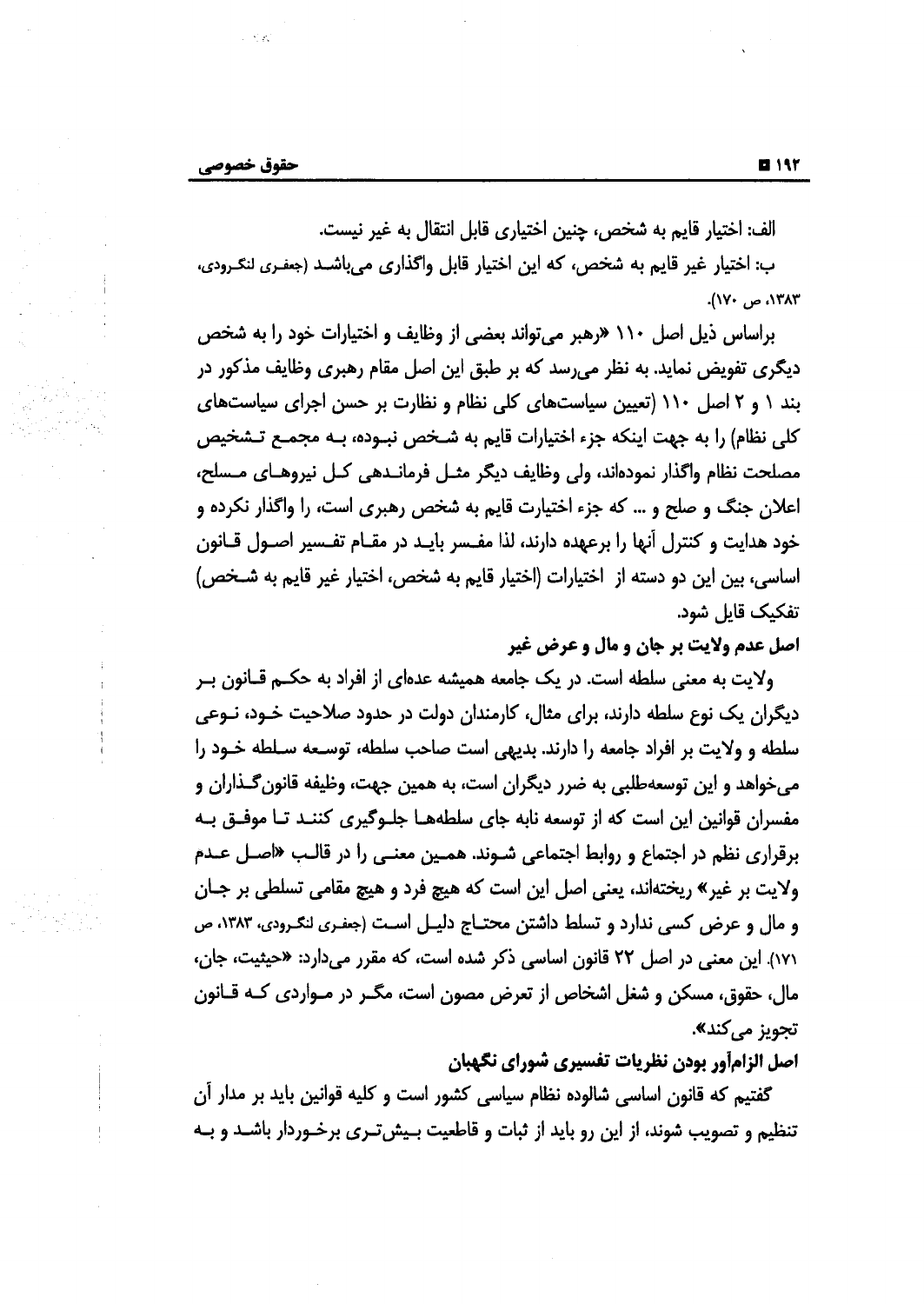جهت نقش اساسی آن در نظام سیاسی کشور و حقـوق و آزادی،هـای عمـومی اسـت کـه تشريفات وضع، مرجع وضع و چگونگی تجديـدنظر و تفـسير أن متفـاوت از بقيـه قـوانين است. در اینجا پرسشی که مطرح میشود این است کـه هرگـاه نظریـه تفـسیری شـورای نگهبان از قانون اساسی، برخلاف اصول حقـوقی ایـران (بـه طـور کلـی) و اصـول قـانون اساسی (به طور خاص) باشد، آیا برای قضات لازم الاتباع است یا خیر؟

در پاسخ باید گفت که در نظام حقوقی ایران، شورای نگهبان تنها مرجع تفـسیر قــانون اساسی بوده و هیچ مرجعی از سوی این قانون، برای نظارت بـر تفاسـیر شـورای نگهبـان پیش پینی نشده است، در نتیجه، قضات ملزم به تبعیـت از نظـر شـورای نگهبـان هـستند. اگرچه بند ۳ اصل ۱۵۶ قانون اساسی، نظارت بر حسن اجرای قوانین را یکی از وظایف قوه قضاییه دانسته است، اما این بند را باید حمل بر قوانین عادی کرد. هرچند میتوان گفت که نقد تفاسیر شورای نگهبان که برخلاف اصـول صـورت گرفتـه اسـت، زمینـه را بـرای اصلاح تدريجي أن فراهم مي سازد (صادقي، ١٣٨۴، ص ١٣٥). نتىحە

اگرچه که ترکیب نظام قانون گذاری و اختیارات مجالس کنونی، تغییر قواعد حقــوقی را سادهتر کرده است؛ ولی به جهاتی که ذکر کردیم، تغییر قوانین و وضع قانون جدید پـا بـه یای تحولات اجتماعی از آن جهت که، نظام حقوقی و اجرایی کشور را بـا تـراکم قـوانین مواجه میسازد، توصیه نمیشود، لذا در همه حکومتهای مردمی بـرای دگرگـون سـاختن نظم حقوقی موجود و دستیابی به آنچه که به ظـاهر درسـت و عادلانـه اسـت، دادرس پـا قاضی ناچار به تفسیر است، ولی آنچه که در این مقام در مرحله تفسیر، چه تفـسیر قــانون اساسی، قانون عادی، مقررات دولتی و عهدنامههای بین|لمللی ضروری است، اینکه مفـسر باید تا حد امکان ِ مقام انتخابی باشد و قضات و مجریان قایم مقام شایستهای برای تفسیر نیستند، چرا که تفسیر قانون، ارزشی هم سطح قانون موردنظر را دارد و امکان اینکه بـرای مردم ایجاد حق و تکلیف کند، وجود دارد و هر آنچه که برای مردم ایجاد تکلیف میکنـد، باید توسط خود مردم یا به نمایندگی از آرای عمومی وضع شود. لذا به این سبب است کـه در نظامهای دموکراتیک، مقامهایی که بـه تفـسیر قـانون، مبـادرت مـینماینـد، معمـولا مقامهای انتخابی هستند. نکته اساسی دیگر، روش موجه برای تفسیر مقررات قانون ایران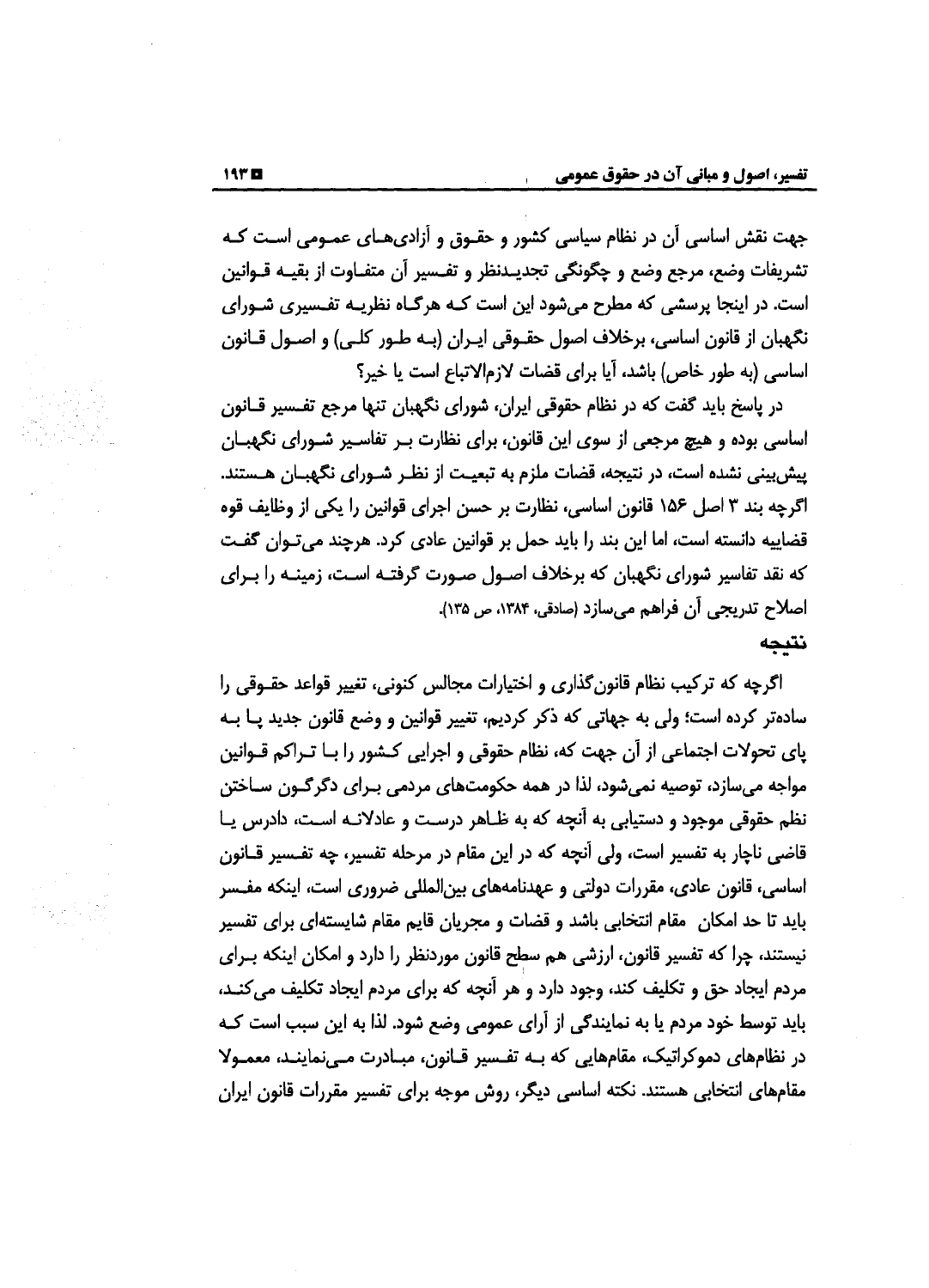است که باتوجه به جایگاهی که موازین اسلامی در نظام حقـوقی دارد، سیـستم تفـسیری حاكم در قوانين موضوعه ايران دو لايه است:

۱. سیستم کلاسیک: چنانچه که به موجب اصل اول قانون اساسی، نظام سیاسی حاکم در کشور «جمهوری اسلامی» است، لذا به جهت، تأمین وجه اسلامیت نظام سیاسـی، بــه استناد اصل ۴ و ۱۶۷ قانون اساسی و ماده ۳ قانون آیین دادرسی مدنی و ماده ۲۱۴ قانون آیین دادرسی کیفری، شرط ارایه تفسیر معقول و متعارف، عدم مغـایرت بـا مبـانی اسـلام آست (منابع معتبر اسلامی و فتاوی معتبر).

٢. سیستم ژنتیک: کشف اراده واقعی قانون گذار؛ به جهت اخـتلاف نظـری کـه بـین علمای حقوق اسـلامی وجـود دارد، ضـرورت اتخـاذ موضـع مـشخص در عرصـه زنـدگی اجتماعی جهت استقرار نظم و عدالت، ضروری است، لذا بر این اساس، ضرورت اقتضا دارد که نظام حقوقی اسلامی در زمره نظام حقوقی نوشته در آید، مگر در مواردی که مـصلحت اجازه انجام این کار را نمیدهد (اصول کلی حقوقی، روح قانون، عرف و عادات مسلم).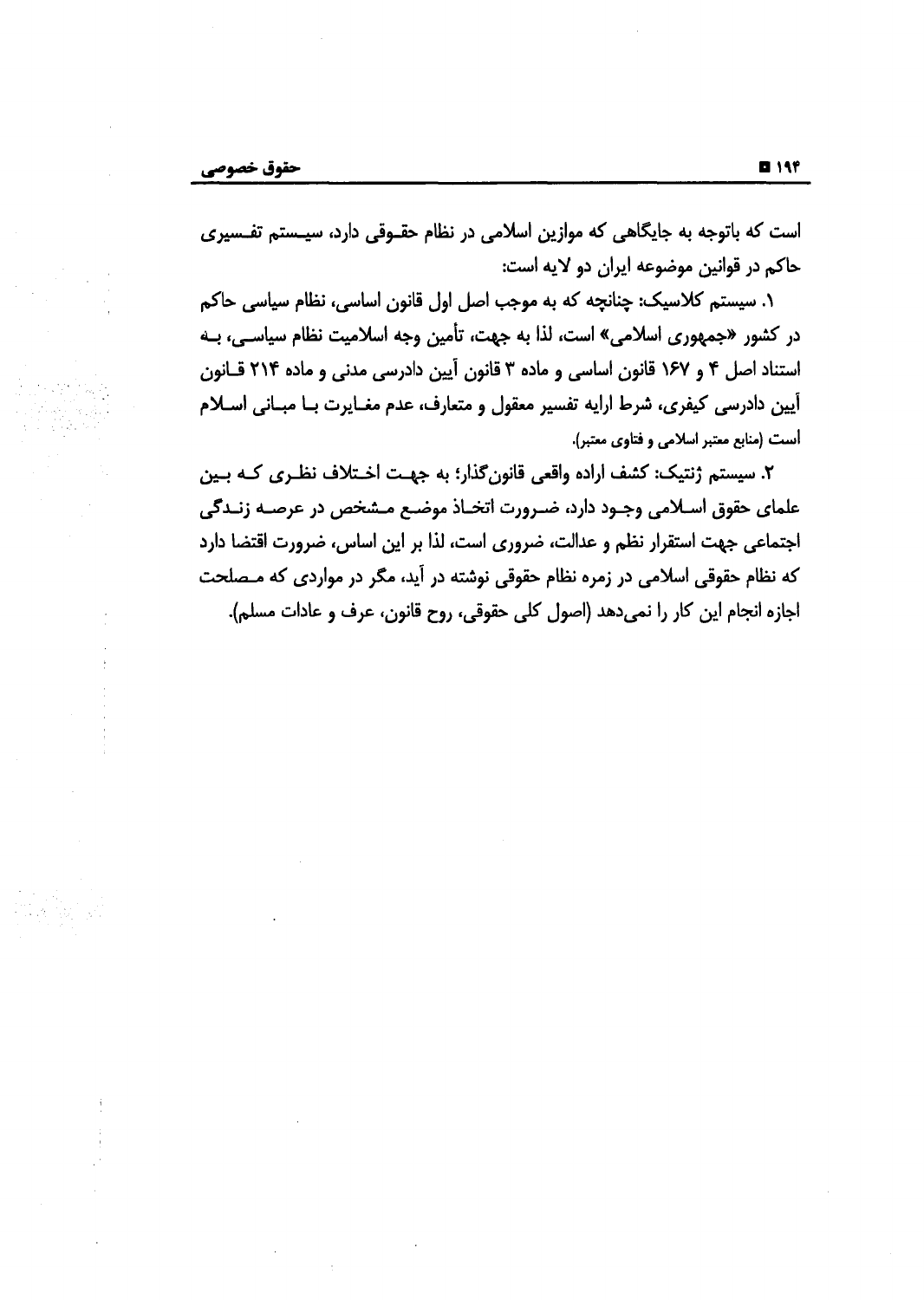### منابع و مآخذ

- امیر ارجمند، اردشیر (۱۳۸۱)، *" حقـوق اداری (۱)" ،* تهـران، انتـشارات دانـشکده حقـوق  $\Lambda$ دانشگاه شهید بهشتی.
- $\mathbf{r}$ مقطع دکتری حقوق.
- بابایی مهر، علـی (۱۳۸۵)، *"تفـسیر و اصـول و مبـانی آن در حقـوق عمـومی"*، تهـران، ۳. دانشكاه أزاد اسلامى واحد علوم و تحقيقات.
- جعفری تبار، حسن (۱۳۸۳)، *"مبانی فلسفی تفسیر حقہوقی"*، چ اول، تھـران، شـرکت  $\mathbf{r}$ سهامی انتشار.
- جعفري لنگرودي، محمدجعفر (١٣٨٣)، "*مقدمه عمومي علــم حقــوق"*، چ نهــم، تهــران، ۵ گنج دانش.
- ۶ اول، تهران، گنج دانش.
	- دیلمی، احمد (۱۳۸۲)، *" بایستههای تفسیر قوانی*ر "، چ اول، قم، انتشارات دانشگاه قم. ٧.
- شریف، مهدی (۱۳۸۴)، *"تأملاتی در بـاب تفـسیر قـانون در حقـوق ایـران"*، اصـفهان،  $\lambda$ انجمن علمي دانشجويان حقوق دانشگاه اصفهان.
- صادقی، محسن (۱۳۸۴)، "اصبول حقبوقی و جایگ*ـاه آن در* حقبوق موضبوعه" ، چ اول،  $\mathbf{A}$ تهران، نشر میزان.
- طباطبايي مؤتمني، منوچهر (١٣٧٧)، *" حقوق اداري"* ، چ چهارم، تهران، انتشارات سمت.  $\Lambda$
- $\Lambda$ انتشارات دانشگاه تهران.
	- عراقي، عزت الله (١٣٨١)، *" حقوق كار"* ، چ اول، تهران، نشر ميزان.  $\Lambda$
- فانی، کامران؛ مرادی، نـورالله (۱۳۸۳)، *"دایـرەالمعـارف دمکراسـی"*، تهـران، کتابخانـه  $\Lambda$ ۳ تخصصی وزارت امور خارجه.
- قاضی شریعتپناهی، ابوالفضل (۱۳۷۷)، *"بایستههای حقوق اساسیی"*، چ سـوم، تهـران، ۰۱۴ نشر دادگستر.
- قیاسی، جلالالدین (۱۳۷۹)، *"روش تفسیر قوانین کیفری"* ، چ اول، قم، مرکـز انتـشارات ۰۱۵. دفتر حوزه علميه قم.
	- کاتوزیان، ناصر (۱۳۷۶)، *" مقدمه علم حقوق"* ، چ ۲۲، تهران، شرکت سهامی انتشار. ۹۶.
		- كاتوزيان، ناصر (١٣٧٧)، *"فلسفه حقوق"*، چ اول، تهران، شركت سهامي انتشار. ٠١٧.
		- کاتوزیان، ناصر (۱۳۷۹)*، "کلیات حقوق"*، چ اول، تھران، شرکت سھامی انتشار. ۸۸.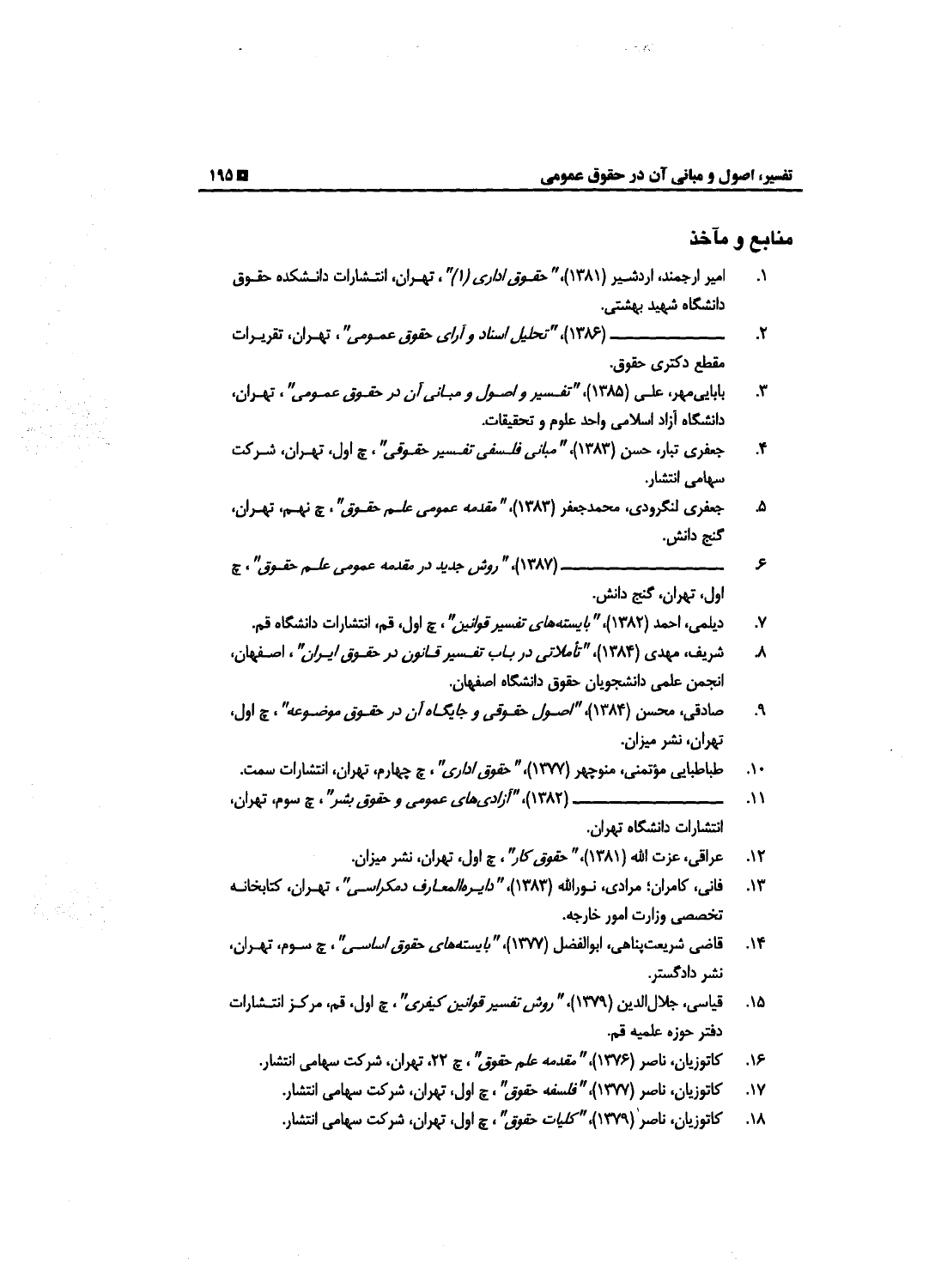- گلدوزیان، ایرج (۱۳۷۷)، *" بایستههای حقوق جزای عمومی"* ، چ اول، تهران، نشر میزان.  $\mathcal{M}.$
- گواستنی، ریکاردو (۱۳۷۱)، *"تأملی پیرامون ضمانتهای حقوق اساسی و نظریه تفسیر"*،  $\mathcal{N}$ مترجم اردشير اميرارجمند، مجله تحقيقات حقوقى، شماره ١٠.
- نوربها، رضا (بی¤ا)، "رَصِيْه ح*قوق جـزای عمــومی"*، تهـران، انتـشارات كــانون وكــلای  $\mathcal{N}$ دادگستری.
- Barent, Erik (1998), "Introduction of constitution of law", Axford.  $22.$
- 23. Bell, John; Boy ronand (1998), "Wittaker, principles of French law", **Oxford University Press.**
- 24. Bernitez, unif; jukim Negelias (1998), "General principles of European community of law", printed in Gereat Britain.
- $25.$ Edley, chrisfopher (1990), "Administrative of law, re-thinking judicial control of bureauracy", Yale University Press.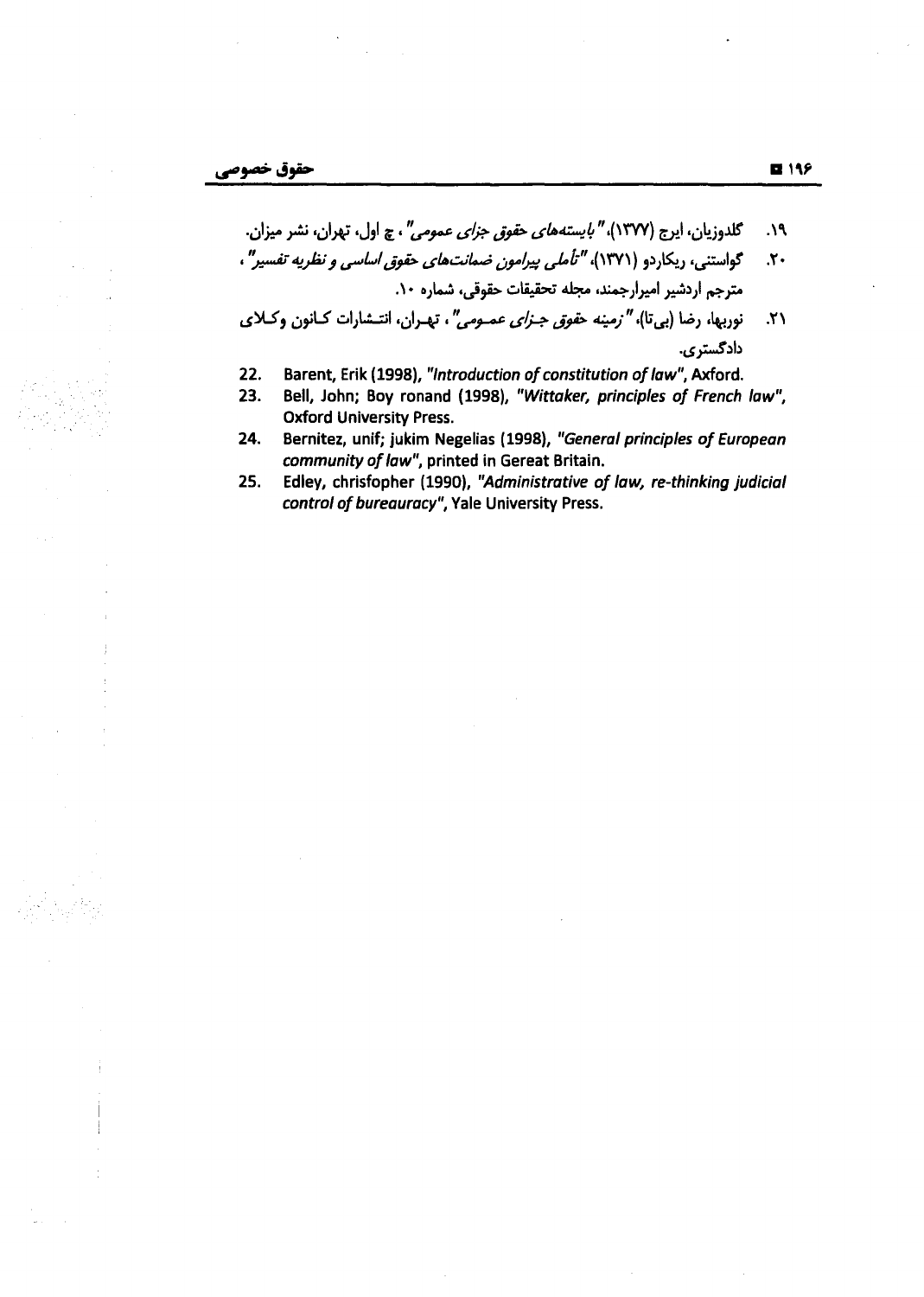### راهنما ی درخواست اشترا ك

■ چنانچه خواستار اشتراک فصلنامه حقوق خصوصی هستید، بیرگ اشیتراک را کامیل و خوانیا تکمییل تماييد.

■ حق اشتراك سالاته با احتساب هزينة يستي، (مبلغ ۵۶۰۰۰ ريال) و بدون احتساب هزينة يـستي (4000 آ ریال) را به حساب ۲۱۷۷۰۲۳۵۰۲۰۰۴ سیبا بانک ملی، شعبه مرکزی قم به نام پردیس قم دانـشگاه تهـران واريز تماييد.

■ بریده یا تصویر برگ تکمیل شدة درخواست اشتراک را به همراه اصل رسید بانکی با پست سفارشی بـه تشاتی زیر ارسال فرمایید.

■ از ارسال وجه نقد بابت اشتراك خودداري نماييد.

■ در صورت تغییر نشانی، دفتر مجلات را از نشانی جدیدتان آگاه سازید.

■ در صورت عدم دریافت نشریه تا ۱۵ روز پس از انتشار آن، موضوع را از طریق امور مشترکین بـا تلفــن ۶۱۶۶۳۳۳ ـ ۲۵۱ ویگیری کنید.

■ قم، بلوار دانشگاه (جاده قدیم تهران)، پردیس قم، دانشگاه تهران، دفتر مجلات علمی، امور مشترکین.

■ تصویر رسید بانکی را تا پایان دوره اشتراک نزد خود نگه دارید.

برگ درخواست اشتراکه فصلنامه حقوق خصوصی